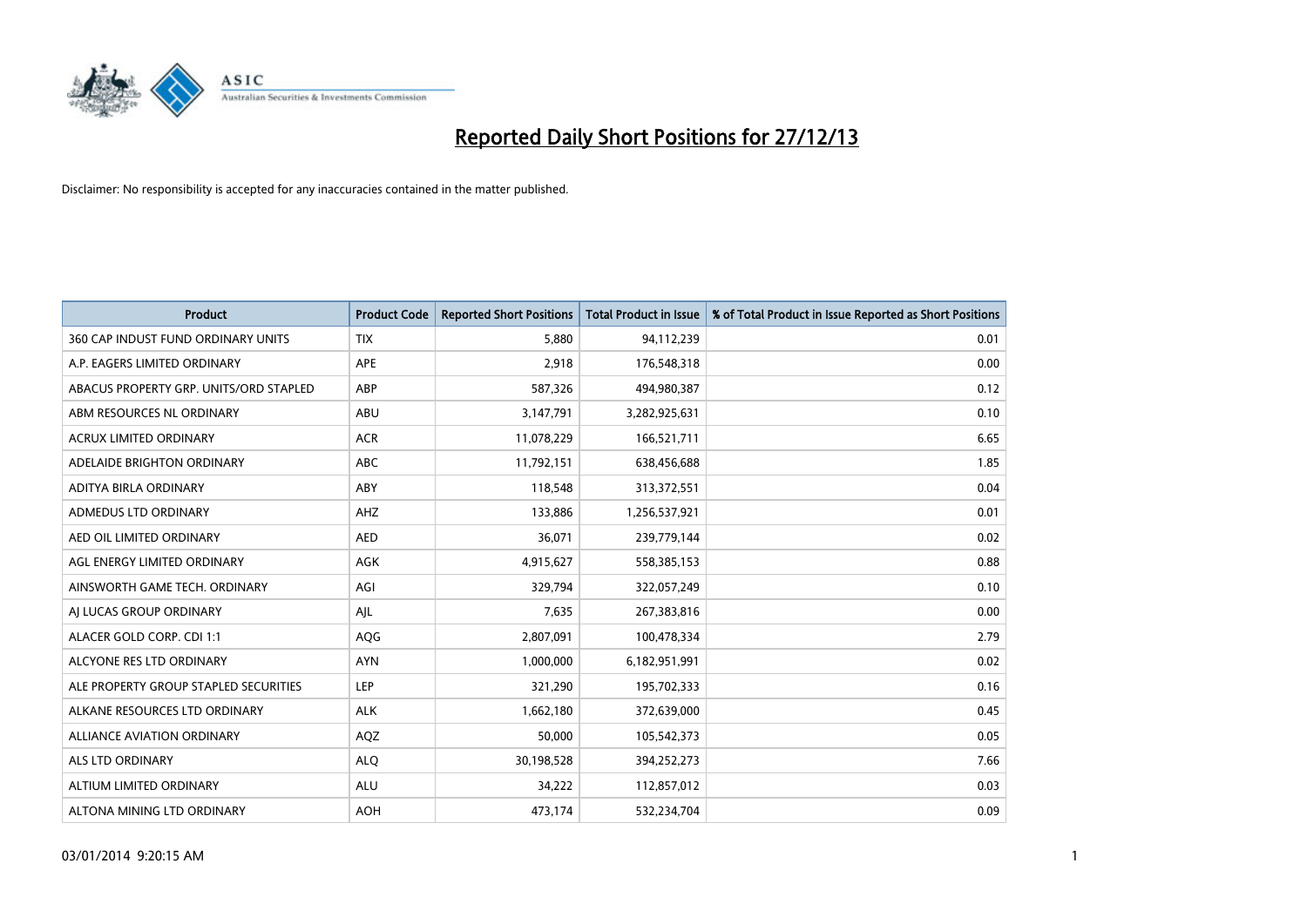

| <b>Product</b>                          | <b>Product Code</b> | <b>Reported Short Positions</b> | <b>Total Product in Issue</b> | % of Total Product in Issue Reported as Short Positions |
|-----------------------------------------|---------------------|---------------------------------|-------------------------------|---------------------------------------------------------|
| ALUMINA LIMITED ORDINARY                | <b>AWC</b>          | 165,979,948                     | 2,806,225,615                 | 5.91                                                    |
| AMALGAMATED HOLDINGS ORDINARY           | <b>AHD</b>          | 51,147                          | 157,821,632                   | 0.03                                                    |
| AMCOM TELECOMM, ORDINARY                | AMM                 | 1,381,390                       | 244,557,101                   | 0.56                                                    |
| AMCOR LIMITED ORDINARY                  | AMC                 | 2,572,964                       | 1,206,684,923                 | 0.21                                                    |
| AMP LIMITED ORDINARY                    | AMP                 | 27,571,045                      | 2,957,737,964                 | 0.93                                                    |
| AMPELLA MINING ORDINARY                 | <b>AMX</b>          | 176,701                         | 248,000,493                   | 0.07                                                    |
| ANSELL LIMITED ORDINARY                 | <b>ANN</b>          | 4,244,497                       | 148,896,387                   | 2.85                                                    |
| ANTARES ENERGY LTD ORDINARY             | AZZ                 | 184,205                         | 255,000,000                   | 0.07                                                    |
| ANZ BANKING GRP LTD CAP NOTE            | ANZPD               | 190                             | 11,200,000                    | 0.00                                                    |
| ANZ BANKING GRP LTD ORDINARY            | ANZ                 | 6,641,797                       | 2,744,074,473                 | 0.24                                                    |
| APA GROUP STAPLED SECURITIES            | APA                 | 13,836,223                      | 835,750,807                   | 1.66                                                    |
| APN NEWS & MEDIA ORDINARY               | <b>APN</b>          | 15,526,039                      | 661,526,586                   | 2.35                                                    |
| AQUARIUS PLATINUM. ORDINARY             | <b>AOP</b>          | 6,589,494                       | 487,605,536                   | 1.35                                                    |
| AQUILA RESOURCES ORDINARY               | <b>AQA</b>          | 12,664,457                      | 411,804,442                   | 3.08                                                    |
| ARAFURA RESOURCE LTD ORDINARY           | <b>ARU</b>          | 46,367                          | 441,270,644                   | 0.01                                                    |
| ARB CORPORATION ORDINARY                | ARP                 | 1,734,226                       | 72,481,302                    | 2.39                                                    |
| ARDENT LEISURE GROUP STAPLED SECURITIES | AAD                 | 1,806,750                       | 405,055,708                   | 0.45                                                    |
| ARENA GROUP ORDINARY UNITS              | <b>ARF</b>          | 14,904                          | 211,495,653                   | 0.01                                                    |
| ARISTOCRAT LEISURE ORDINARY             | ALL                 | 8,003,403                       | 551,418,047                   | 1.45                                                    |
| ARRIUM LTD ORDINARY                     | ARI                 | 18,567,944                      | 1,361,469,008                 | 1.36                                                    |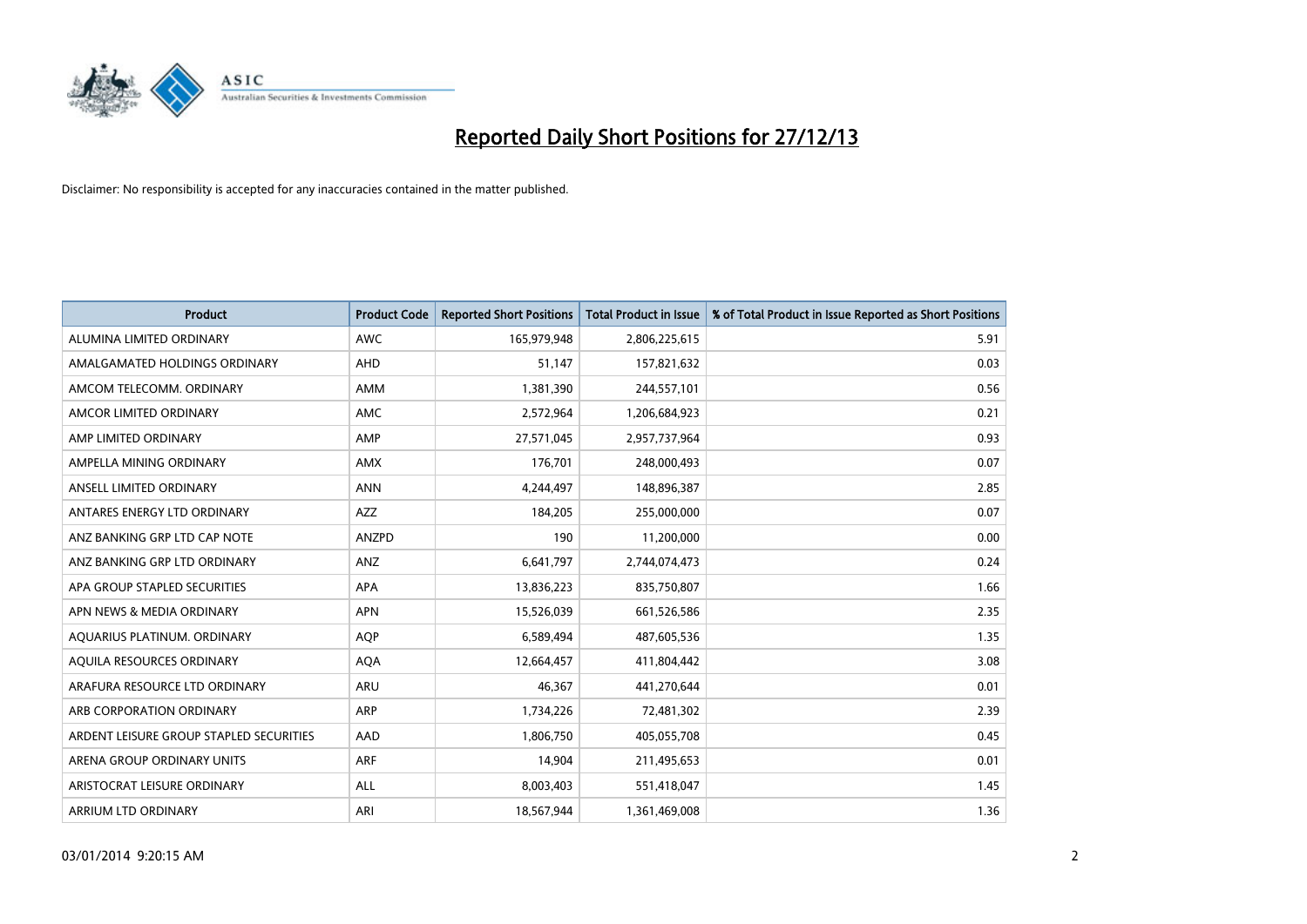

| <b>Product</b>                            | <b>Product Code</b> | <b>Reported Short Positions</b> | <b>Total Product in Issue</b> | % of Total Product in Issue Reported as Short Positions |
|-------------------------------------------|---------------------|---------------------------------|-------------------------------|---------------------------------------------------------|
| ASCIANO LIMITED ORDINARY                  | <b>AIO</b>          | 7,112,095                       | 975,385,664                   | 0.73                                                    |
| ASG GROUP LIMITED ORDINARY                | ASZ                 | 901,844                         | 206,720,839                   | 0.44                                                    |
| ASPEN GROUP ORD/UNITS STAPLED             | <b>APZ</b>          | 87,492                          | 119,946,366                   | 0.07                                                    |
| ASTRO JAP PROP GROUP STAPLED US PROHIBIT. | AJA                 | 35,020                          | 67,211,752                    | 0.05                                                    |
| ASX LIMITED ORDINARY                      | ASX                 | 3,308,903                       | 193,595,162                   | 1.71                                                    |
| ATLANTIC LIMITED ORDINARY                 | ATI                 | 50,000                          | 154,757,339                   | 0.03                                                    |
| ATLAS IRON LIMITED ORDINARY               | <b>AGO</b>          | 64,901,091                      | 915,496,158                   | 7.09                                                    |
| AUCKLAND INTERNATION ORDINARY             | <b>AIA</b>          | 747                             | 1,322,564,489                 | 0.00                                                    |
| AURIZON HOLDINGS LTD ORDINARY             | AZJ                 | 40,327,644                      | 2,137,284,503                 | 1.89                                                    |
| <b>AURORA OIL &amp; GAS ORDINARY</b>      | <b>AUT</b>          | 6,996,069                       | 448,785,778                   | 1.56                                                    |
| AUSDRILL LIMITED ORDINARY                 | <b>ASL</b>          | 22,097,160                      | 312,277,224                   | 7.08                                                    |
| AUSENCO LIMITED ORDINARY                  | AAX                 | 1,214,472                       | 168,449,799                   | 0.72                                                    |
| <b>AUSTAL LIMITED ORDINARY</b>            | ASB                 | 422,334                         | 346,379,377                   | 0.12                                                    |
| AUSTBROKERS HOLDINGS ORDINARY             | <b>AUB</b>          | 14,620                          | 59,642,171                    | 0.02                                                    |
| AUSTIN ENGINEERING ORDINARY               | ANG                 | 443,886                         | 73,164,403                    | 0.61                                                    |
| AUSTRALAND PROPERTY STAPLED SECURITY      | <b>ALZ</b>          | 2,980,317                       | 578,324,670                   | 0.52                                                    |
| AUSTRALIAN AGRICULT. ORDINARY             | AAC                 | 3,882,326                       | 532,294,404                   | 0.73                                                    |
| AUSTRALIAN EDUCATION UNITS                | <b>AEU</b>          | 6,408                           | 205,069,661                   | 0.00                                                    |
| AUSTRALIAN INFR LTD ORDINARY              | <b>AIX</b>          | 703,608                         | 620,733,944                   | 0.11                                                    |
| AUSTRALIAN PHARM. ORDINARY                | API                 | 9,533,689                       | 488,115,883                   | 1.95                                                    |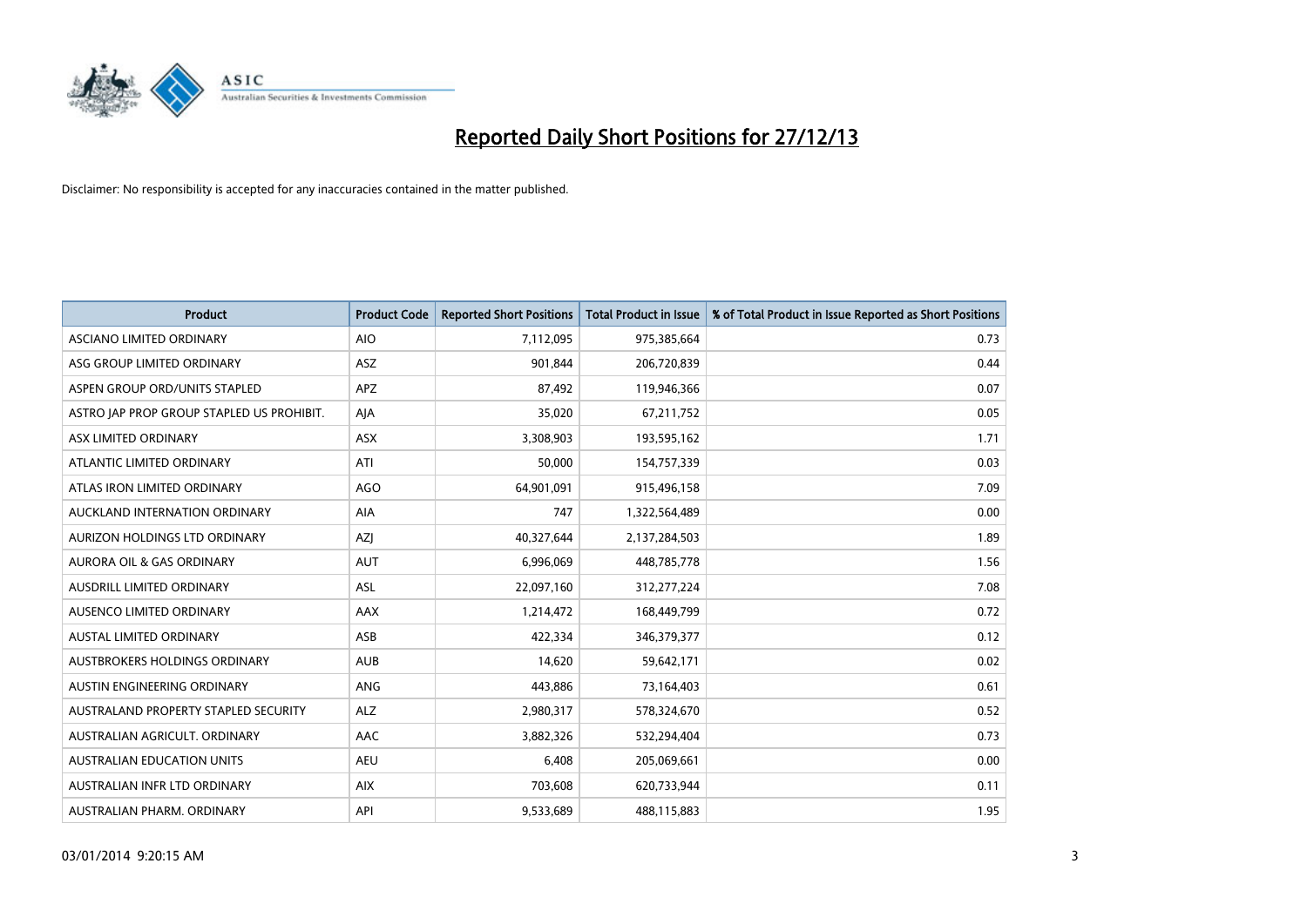

| Product                              | <b>Product Code</b> | <b>Reported Short Positions</b> | <b>Total Product in Issue</b> | % of Total Product in Issue Reported as Short Positions |
|--------------------------------------|---------------------|---------------------------------|-------------------------------|---------------------------------------------------------|
| <b>AUTOMOTIVE HOLDINGS ORDINARY</b>  | AHE                 | 411,936                         | 260,579,682                   | 0.16                                                    |
| AVEO GROUP STAPLED SECURITIES        | AOG                 | 14,260,064                      | 500,111,460                   | 2.85                                                    |
| AVIENNINGS LIMITED ORDINARY          | <b>AVI</b>          | 69,999                          | 384,423,851                   | 0.02                                                    |
| AWE LIMITED ORDINARY                 | <b>AWE</b>          | 1,508,987                       | 522,116,985                   | 0.29                                                    |
| <b>AZONTO PET LTD ORDINARY</b>       | APY                 | 41                              | 1,155,765,100                 | 0.00                                                    |
| <b>BANDANNA ENERGY ORDINARY</b>      | <b>BND</b>          | 18,700,104                      | 528,481,199                   | 3.54                                                    |
| BANK OF QUEENSLAND. ORDINARY         | <b>BOO</b>          | 3,968,807                       | 322,566,581                   | 1.23                                                    |
| <b>BASE RES LIMITED ORDINARY</b>     | <b>BSE</b>          | 7,011,113                       | 561,840,029                   | 1.25                                                    |
| BATHURST RES LTD. ORDINARY           | <b>BRL</b>          | 19,633,723                      | 821,457,725                   | 2.39                                                    |
| <b>BC IRON LIMITED ORDINARY</b>      | <b>BCI</b>          | 1,257,557                       | 123,928,630                   | 1.01                                                    |
| BEACH ENERGY LIMITED ORDINARY        | <b>BPT</b>          | 19,522,847                      | 1,278,348,742                 | 1.53                                                    |
| BEADELL RESOURCE LTD ORDINARY        | <b>BDR</b>          | 32,771,983                      | 790,727,280                   | 4.14                                                    |
| <b>BEGA CHEESE LTD ORDINARY</b>      | <b>BGA</b>          | 89,146                          | 152, 173, 237                 | 0.06                                                    |
| BENDIGO AND ADELAIDE ORDINARY        | <b>BEN</b>          | 13,306,214                      | 409,977,183                   | 3.25                                                    |
| BENTHAM IMF LTD ORDINARY             | <b>IMF</b>          | 7,276,210                       | 164,380,143                   | 4.43                                                    |
| BERKELEY RESOURCES ORDINARY          | <b>BKY</b>          | 89,341                          | 179,393,323                   | 0.05                                                    |
| BETASHARES ASX RES ETF UNITS         | <b>ORE</b>          | 809,000                         | 3,020,814                     | 26.78                                                   |
| BETASHARESCASHETF ETF UNITS          | AAA                 | 10,282                          | 5,870,000                     | 0.18                                                    |
| <b>BHP BILLITON LIMITED ORDINARY</b> | <b>BHP</b>          | 5,587,692                       | 3,211,691,105                 | 0.17                                                    |
| <b>BILLABONG ORDINARY</b>            | <b>BBG</b>          | 15,557,288                      | 478,944,292                   | 3.25                                                    |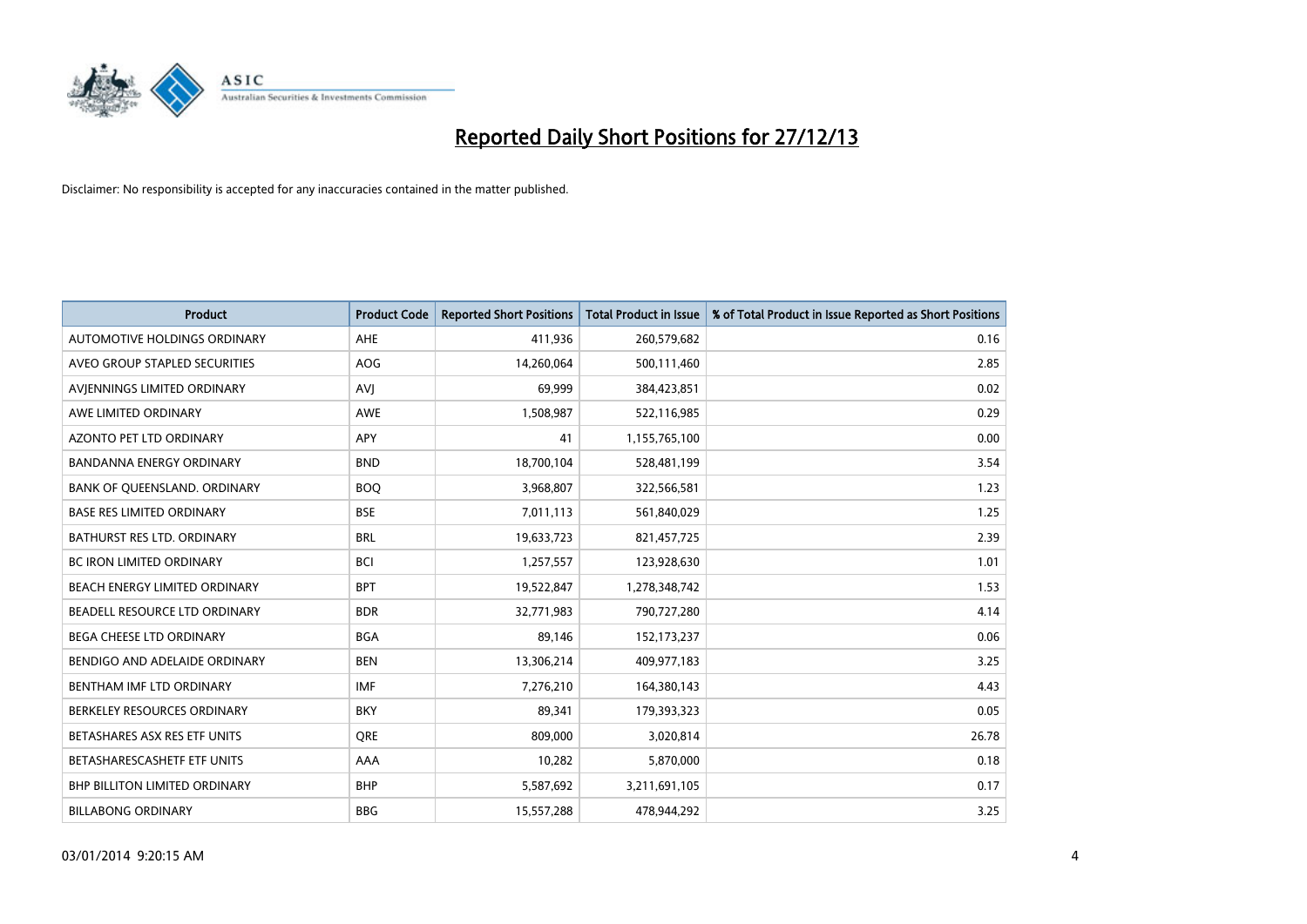

| <b>Product</b>                                | <b>Product Code</b> | <b>Reported Short Positions</b> | <b>Total Product in Issue</b> | % of Total Product in Issue Reported as Short Positions |
|-----------------------------------------------|---------------------|---------------------------------|-------------------------------|---------------------------------------------------------|
| <b>BIONOMICS LIMITED ORDINARY</b>             | <b>BNO</b>          | 197,819                         | 412,280,424                   | 0.05                                                    |
| BLACKMORES LIMITED ORDINARY                   | BKL                 | 26,452                          | 17,046,024                    | 0.16                                                    |
| <b>BLACKTHORN RESOURCES ORD US PROHIBITED</b> | <b>BTR</b>          | 784,248                         | 164,285,950                   | 0.48                                                    |
| <b>BLUESCOPE STEEL LTD ORDINARY</b>           | <b>BSL</b>          | 5,671,120                       | 558,733,728                   | 1.01                                                    |
| <b>BOART LONGYEAR ORDINARY</b>                | <b>BLY</b>          | 28,727,527                      | 461,163,412                   | 6.23                                                    |
| <b>BOOM LOGISTICS ORDINARY</b>                | <b>BOL</b>          | 249,999                         | 474,868,764                   | 0.05                                                    |
| <b>BORAL LIMITED, ORDINARY</b>                | <b>BLD</b>          | 47,147,518                      | 778,739,826                   | 6.05                                                    |
| <b>BRADKEN LIMITED ORDINARY</b>               | <b>BKN</b>          | 20,332,415                      | 169,240,662                   | 12.01                                                   |
| <b>BRAMBLES LIMITED ORDINARY</b>              | <b>BXB</b>          | 1,819,381                       | 1,561,746,239                 | 0.12                                                    |
| <b>BREVILLE GROUP LTD ORDINARY</b>            | <b>BRG</b>          | 2,915,310                       | 130,095,322                   | 2.24                                                    |
| BRICKWORKS LIMITED ORDINARY                   | <b>BKW</b>          | 138,201                         | 148,038,996                   | 0.09                                                    |
| BT INVESTMENT MNGMNT ORDINARY                 | <b>BTT</b>          | 30,086                          | 282,727,073                   | 0.01                                                    |
| <b>BUCCANEER ENERGY LTD ORDINARY</b>          | <b>BCC</b>          | 364,833                         | 2,408,671,956                 | 0.02                                                    |
| <b>BURU ENERGY ORDINARY</b>                   | <b>BRU</b>          | 14,871,080                      | 298,392,644                   | 4.98                                                    |
| <b>BWP TRUST ORDINARY UNITS</b>               | <b>BWP</b>          | 2,663,475                       | 627,165,919                   | 0.42                                                    |
| CABCHARGE AUSTRALIA ORDINARY                  | CAB                 | 15,412,152                      | 120,430,683                   | 12.80                                                   |
| CALTEX AUSTRALIA ORDINARY                     | <b>CTX</b>          | 1,838,069                       | 270,000,000                   | 0.68                                                    |
| CAPE LAMBERT RES LTD ORDINARY                 | <b>CFE</b>          | 19,764                          | 669,241,942                   | 0.00                                                    |
| <b>CARBON ENERGY ORDINARY</b>                 | <b>CNX</b>          | 6,799                           | 1,250,097,524                 | 0.00                                                    |
| <b>CARDNO LIMITED ORDINARY</b>                | CDD                 | 7,713,538                       | 146,124,588                   | 5.28                                                    |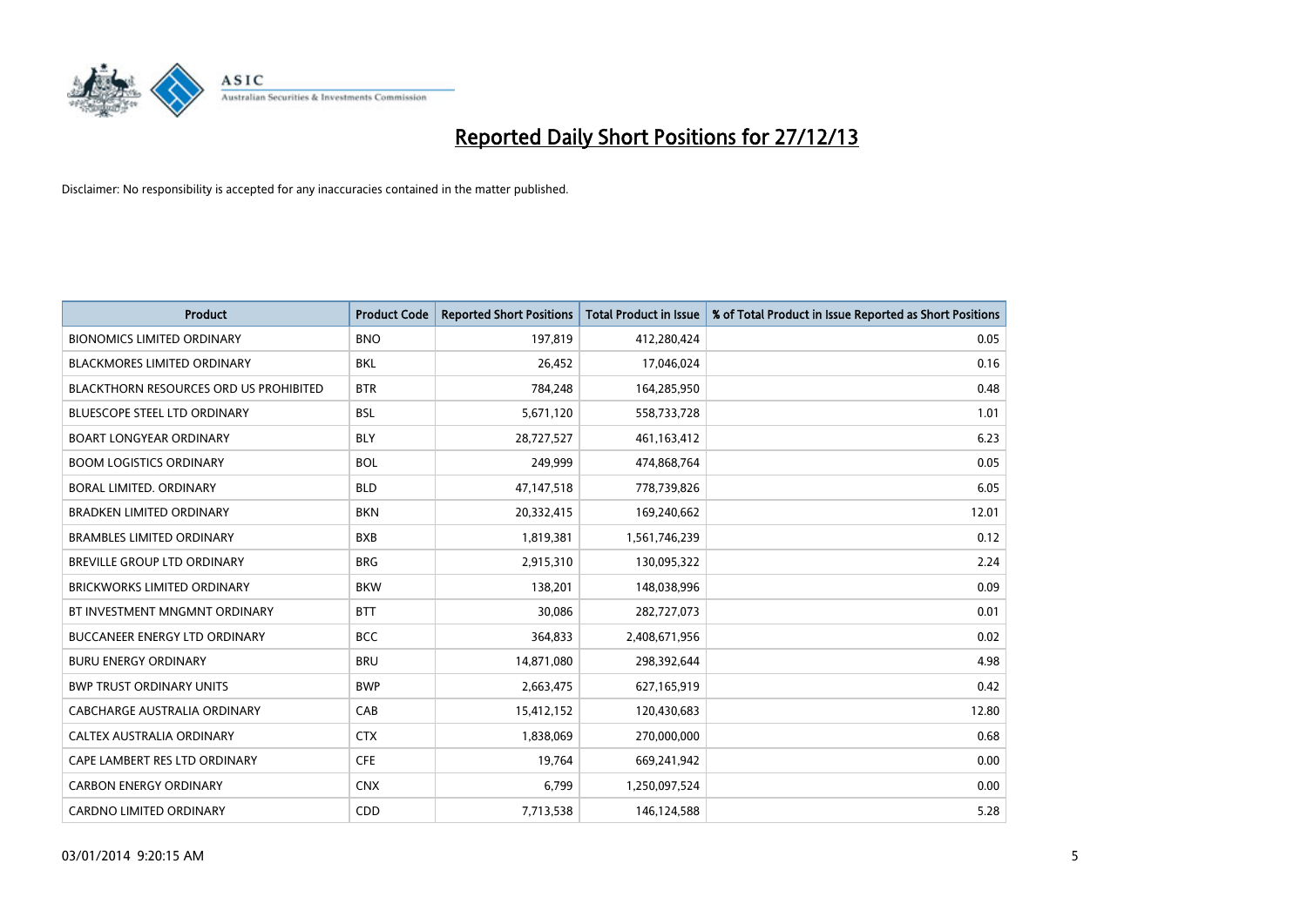

| Product                                 | <b>Product Code</b> | <b>Reported Short Positions</b> | <b>Total Product in Issue</b> | % of Total Product in Issue Reported as Short Positions |
|-----------------------------------------|---------------------|---------------------------------|-------------------------------|---------------------------------------------------------|
| <b>CARINDALE PROPERTY UNIT</b>          | <b>CDP</b>          | $\mathbf{1}$                    | 70,000,000                    | 0.00                                                    |
| CARNARVON PETROLEUM ORDINARY            | <b>CVN</b>          | 734                             | 938,046,875                   | 0.00                                                    |
| CARSALES.COM LTD ORDINARY               | <b>CRZ</b>          | 5,459,933                       | 237,773,965                   | 2.30                                                    |
| CASH CONVERTERS ORDINARY                | CCV                 | 7,123,323                       | 426,302,767                   | 1.67                                                    |
| CEDAR WOODS PROP. ORDINARY              | <b>CWP</b>          | 33,540                          | 73,732,683                    | 0.05                                                    |
| CENTRAL PETROLEUM ORDINARY              | <b>CTP</b>          | 399,162                         | 309,219,473                   | 0.13                                                    |
| <b>CERAMIC FUEL CELLS ORDINARY</b>      | <b>CFU</b>          | 991,102                         | 1,601,287,414                 | 0.06                                                    |
| CFS RETAIL TRUST GRP STAPLED SECURITIES | <b>CFX</b>          | 76,294,222                      | 3,009,638,042                 | 2.53                                                    |
| CHALLENGER DIV.PRO. STAPLED UNITS       | <b>CDI</b>          | 209,529                         | 214,101,013                   | 0.10                                                    |
| <b>CHALLENGER LIMITED ORDINARY</b>      | <b>CGF</b>          | 1,042,728                       | 530,862,585                   | 0.20                                                    |
| CHANDLER MACLEOD LTD ORDINARY           | <b>CMG</b>          | 133,000                         | 543,459,175                   | 0.02                                                    |
| CHARTER HALL GROUP STAPLED US PROHIBIT. | <b>CHC</b>          | 234,981                         | 309,118,171                   | 0.08                                                    |
| <b>CHARTER HALL RETAIL UNITS</b>        | <b>CQR</b>          | 9,452,456                       | 362,896,512                   | 2.60                                                    |
| <b>CHORUS LIMITED ORDINARY</b>          | <b>CNU</b>          | 53,680                          | 396,369,767                   | 0.01                                                    |
| CITIGOLD CORP LTD ORDINARY              | <b>CTO</b>          | 153,427                         | 1,352,907,765                 | 0.01                                                    |
| COAL OF AFRICA LTD ORDINARY             | <b>CZA</b>          | 426                             | 1,048,368,613                 | 0.00                                                    |
| COALSPUR MINES LTD ORDINARY             | <b>CPL</b>          | 7,395,310                       | 641,394,435                   | 1.15                                                    |
| COCA-COLA AMATIL ORDINARY               | <b>CCL</b>          | 16,803,904                      | 763,590,249                   | 2.20                                                    |
| <b>COCHLEAR LIMITED ORDINARY</b>        | <b>COH</b>          | 8,605,662                       | 57,062,020                    | 15.08                                                   |
| <b>COCKATOO COAL ORDINARY</b>           | COK                 | 167,987                         | 4,085,658,737                 | 0.00                                                    |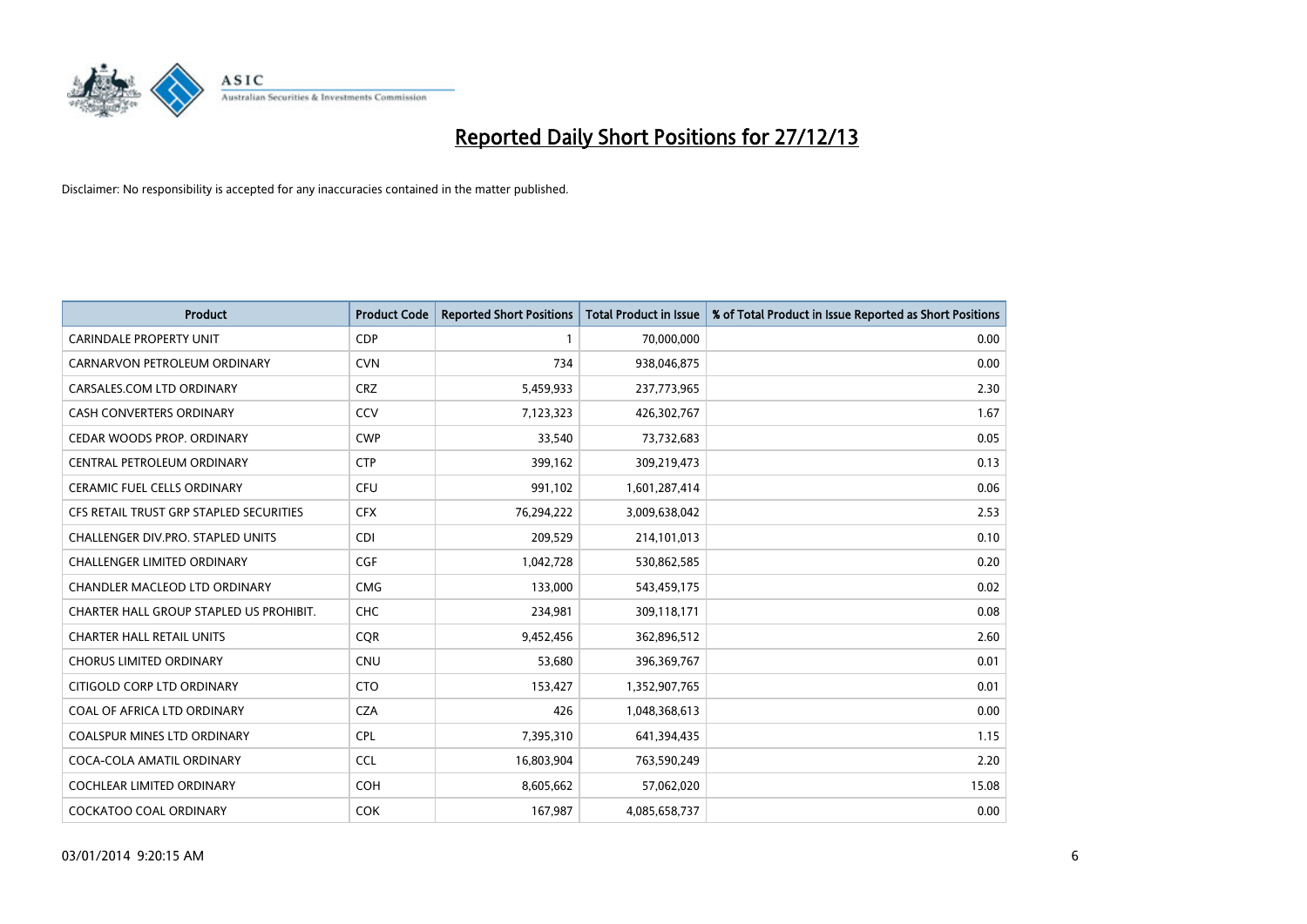

| <b>Product</b>                          | <b>Product Code</b> | <b>Reported Short Positions</b> | <b>Total Product in Issue</b> | % of Total Product in Issue Reported as Short Positions |
|-----------------------------------------|---------------------|---------------------------------|-------------------------------|---------------------------------------------------------|
| <b>CODAN LIMITED ORDINARY</b>           | <b>CDA</b>          | 722,049                         | 176,969,924                   | 0.41                                                    |
| COFFEY INTERNATIONAL ORDINARY           | <b>COF</b>          | 18,921                          | 255,833,165                   | 0.01                                                    |
| <b>COKAL LTD ORDINARY</b>               | <b>CKA</b>          | 103,470                         | 471,103,926                   | 0.02                                                    |
| <b>COLLECTION HOUSE ORDINARY</b>        | <b>CLH</b>          | 1,570,961                       | 128,969,148                   | 1.22                                                    |
| <b>COLLINS FOODS LTD ORDINARY</b>       | <b>CKF</b>          | 37,644                          | 93,000,003                    | 0.04                                                    |
| COMMONWEALTH BANK, ORDINARY             | <b>CBA</b>          | 6,212,939                       | 1,611,928,836                 | 0.39                                                    |
| COMMONWEALTH BANK, PERP.EXC.(PERLS VI)  | <b>CBAPC</b>        | 500                             | 20,000,000                    | 0.00                                                    |
| COMMONWEALTH PROP ORDINARY UNITS        | <b>CPA</b>          | 17,283,507                      | 2,347,003,413                 | 0.74                                                    |
| <b>COMPASS RESOURCES ORDINARY</b>       | <b>CMR</b>          | 7,472                           | 1,403,744,100                 | 0.00                                                    |
| <b>COMPUTERSHARE LTD ORDINARY</b>       | <b>CPU</b>          | 11,731,035                      | 556,203,079                   | 2.11                                                    |
| <b>COOPER ENERGY LTD ORDINARY</b>       | <b>COE</b>          | 199,367                         | 329,235,509                   | 0.06                                                    |
| <b>CORP TRAVEL LIMITED ORDINARY</b>     | <b>CTD</b>          | 319,349                         | 78,246,245                    | 0.41                                                    |
| CORP TRAVEL LIMITED RIGHTS 09-JAN-14    | <b>CTDR</b>         | 3,391                           | 11,592,036                    | 0.03                                                    |
| <b>COVER-MORE GRP LTD ORDINARY</b>      | <b>CVO</b>          | 56,532                          | 317,500,000                   | 0.02                                                    |
| <b>CREDIT CORP GROUP ORDINARY</b>       | <b>CCP</b>          | 15,227                          | 46,131,882                    | 0.03                                                    |
| <b>CROMWELL PROP STAPLED SECURITIES</b> | <b>CMW</b>          | 15,136,403                      | 1,721,483,143                 | 0.88                                                    |
| <b>CROWE HORWATH AUS ORDINARY</b>       | <b>CRH</b>          | 733,396                         | 273,005,429                   | 0.27                                                    |
| CROWN RESORTS LTD ORDINARY              | <b>CWN</b>          | 1,452,246                       | 728,394,185                   | 0.20                                                    |
| <b>CSG LIMITED ORDINARY</b>             | CSV                 | 75,498                          | 278,973,075                   | 0.03                                                    |
| <b>CSL LIMITED ORDINARY</b>             | <b>CSL</b>          | 658,275                         | 484,676,085                   | 0.14                                                    |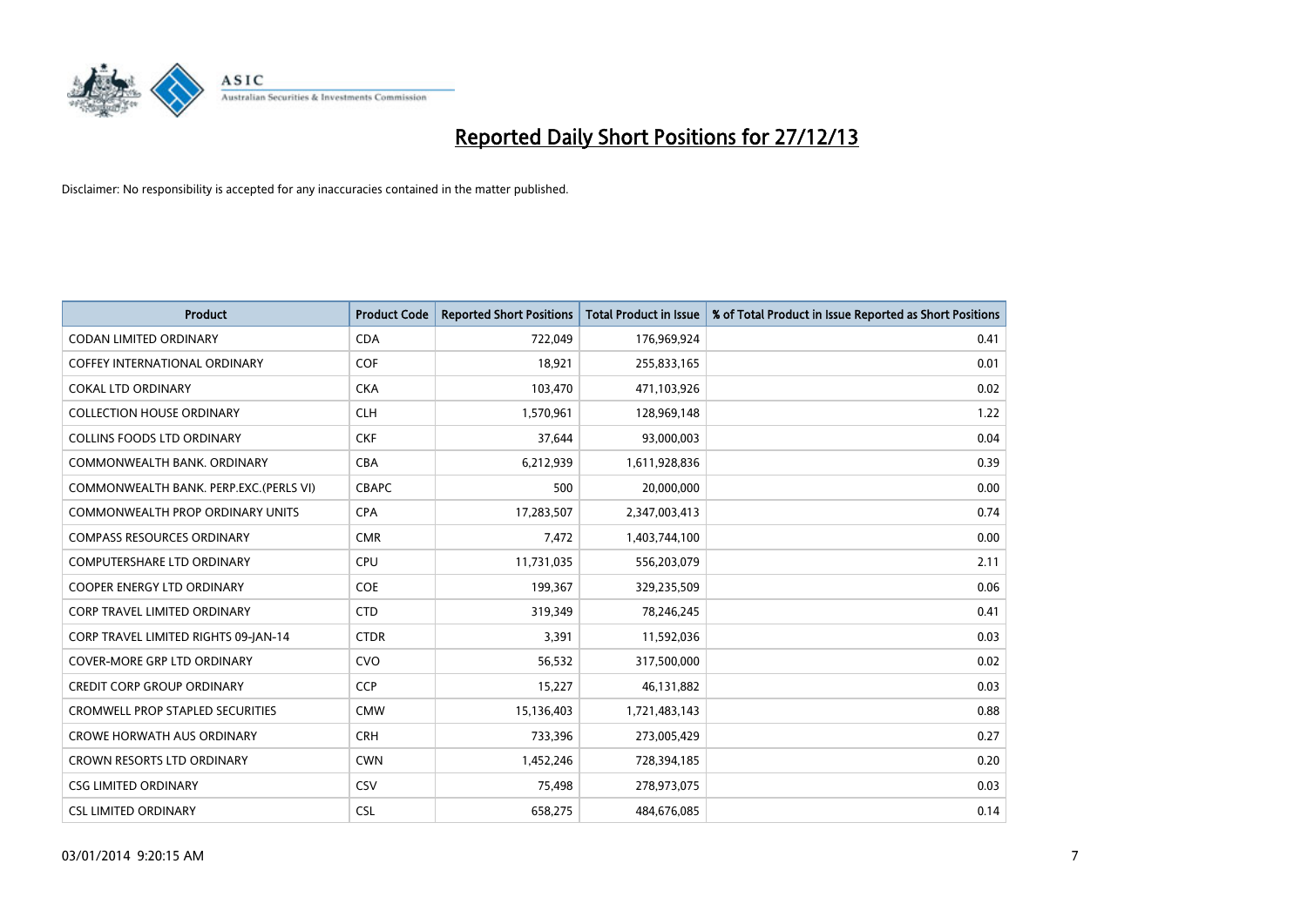

| <b>Product</b>                       | <b>Product Code</b> | <b>Reported Short Positions</b> | <b>Total Product in Issue</b> | % of Total Product in Issue Reported as Short Positions |
|--------------------------------------|---------------------|---------------------------------|-------------------------------|---------------------------------------------------------|
| <b>CSR LIMITED ORDINARY</b>          | <b>CSR</b>          | 21,917,719                      | 506,000,315                   | 4.33                                                    |
| <b>CUDECO LIMITED ORDINARY</b>       | CDU                 | 6,527,402                       | 207,616,597                   | 3.14                                                    |
| DART ENERGY LTD ORDINARY             | <b>DTE</b>          | 5,041,208                       | 1,108,251,519                 | 0.45                                                    |
| DATA#3 LIMITED ORDINARY              | <b>DTL</b>          | 680,031                         | 153,974,950                   | 0.44                                                    |
| DAVID JONES LIMITED ORDINARY         | <b>DJS</b>          | 43,158,023                      | 537,137,845                   | 8.03                                                    |
| <b>DECMIL GROUP LIMITED ORDINARY</b> | <b>DCG</b>          | 3,672,788                       | 168,657,794                   | 2.18                                                    |
| DEEP YELLOW LIMITED ORDINARY         | <b>DYL</b>          | 100,002                         | 1,612,657,567                 | 0.01                                                    |
| DEVINE LIMITED ORDINARY              | <b>DVN</b>          | 60,015                          | 158,730,556                   | 0.04                                                    |
| DEXUS PROPERTY GROUP STAPLED UNITS   | <b>DXS</b>          | 30,121,216                      | 4,628,228,426                 | 0.65                                                    |
| DICK SMITH HLDGS ORDINARY            | <b>DSH</b>          | 5,954,462                       | 236,511,364                   | 2.52                                                    |
| DISCOVERY METALS LTD ORDINARY        | <b>DML</b>          | 5,479,953                       | 560,034,418                   | 0.98                                                    |
| DOMINO PIZZA ENTERPR ORDINARY        | <b>DMP</b>          | 1,341,196                       | 85,915,713                    | 1.56                                                    |
| DONACO INTERNATIONAL ORDINARY        | <b>DNA</b>          | 70,053                          | 401,051,146                   | 0.02                                                    |
| DORAY MINERALS LTD ORDINARY          | <b>DRM</b>          | 28,921                          | 141,866,768                   | 0.02                                                    |
| DOWNER EDI LIMITED ORDINARY          | <b>DOW</b>          | 14,180,735                      | 434,734,970                   | 3.26                                                    |
| DRAGON MINING LTD ORDINARY           | <b>DRA</b>          | 50,000                          | 88,840,613                    | 0.06                                                    |
| DRILLSEARCH ENERGY ORDINARY          | <b>DLS</b>          | 11,088,257                      | 432,465,895                   | 2.56                                                    |
| DUET GROUP STAPLED US PROHIBIT.      | <b>DUE</b>          | 8,785,928                       | 1,237,195,531                 | 0.71                                                    |
| DULUXGROUP LIMITED ORDINARY          | <b>DLX</b>          | 207,893                         | 381,093,950                   | 0.05                                                    |
| DWS LTD ORDINARY                     | <b>DWS</b>          | 630,436                         | 132,362,763                   | 0.48                                                    |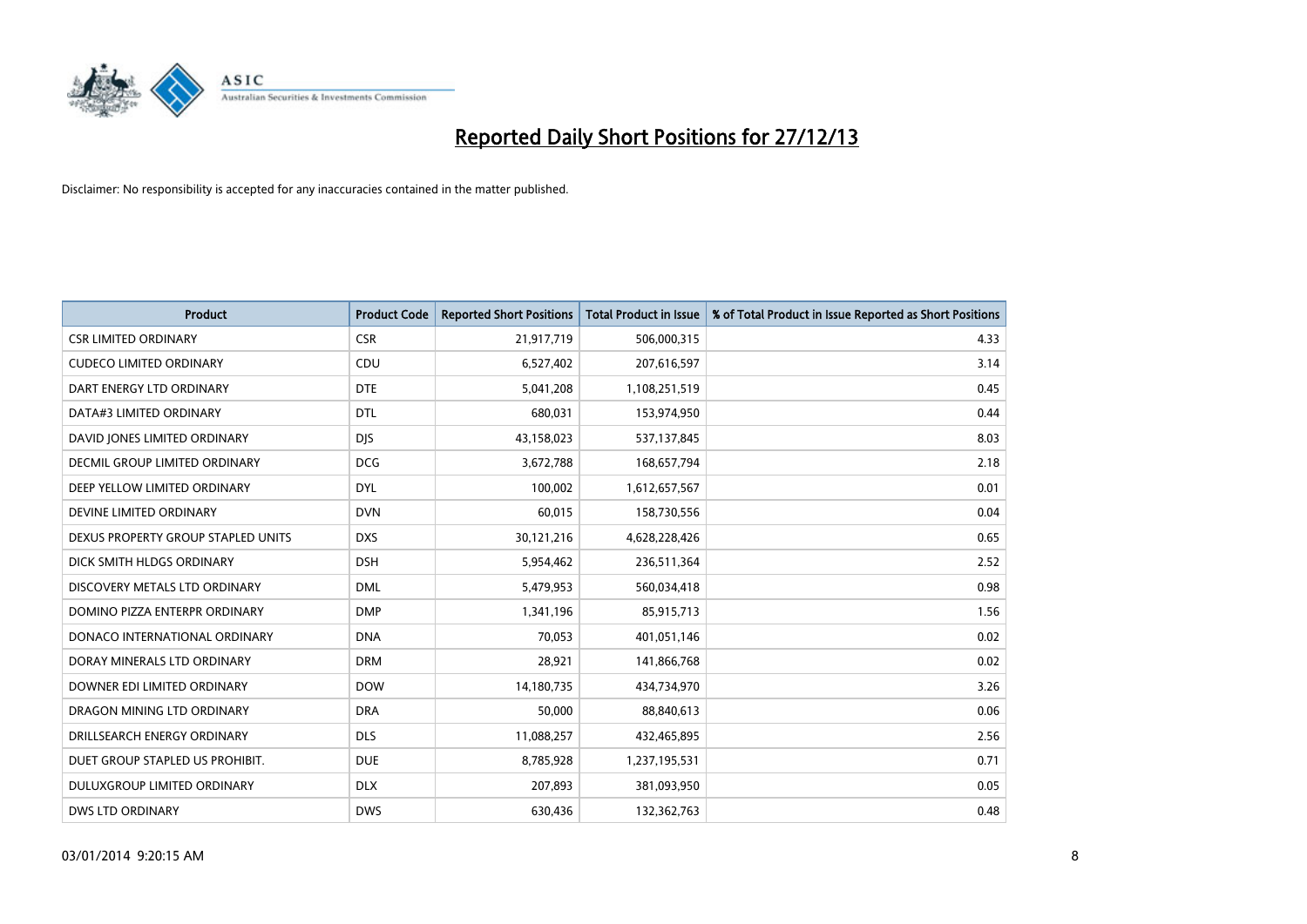

| <b>Product</b>                         | <b>Product Code</b> | <b>Reported Short Positions</b> | <b>Total Product in Issue</b> | % of Total Product in Issue Reported as Short Positions |
|----------------------------------------|---------------------|---------------------------------|-------------------------------|---------------------------------------------------------|
| ECHO ENTERTAINMENT ORDINARY            | <b>EGP</b>          | 15,218,726                      | 825,672,730                   | 1.84                                                    |
| ELDERS LIMITED ORDINARY                | <b>ELD</b>          | 19,711,311                      | 455,013,329                   | 4.33                                                    |
| ELEMENTAL MINERALS ORDINARY            | <b>ELM</b>          | 176,299                         | 303,263,391                   | 0.06                                                    |
| <b>EMECO HOLDINGS ORDINARY</b>         | <b>EHL</b>          | 10,087,498                      | 599,675,707                   | 1.68                                                    |
| <b>ENDEAVOUR MIN CORP CDI 1:1</b>      | <b>EVR</b>          | 359,415                         | 82,293,359                    | 0.44                                                    |
| ENERGY RESOURCES ORDINARY 'A'          | <b>ERA</b>          | 11,661,773                      | 517,725,062                   | 2.25                                                    |
| ENERGY WORLD CORPOR. ORDINARY          | <b>EWC</b>          | 54,657,652                      | 1,734,166,672                 | 3.15                                                    |
| ENVESTRA LIMITED ORDINARY              | ENV                 | 3,299,739                       | 1,796,808,474                 | 0.18                                                    |
| EQUATORIAL RES LTD ORDINARY            | EQX                 | 8                               | 122,185,353                   | 0.00                                                    |
| ERM POWER LIMITED ORDINARY             | EPW                 | 12,580                          | 238,714,606                   | 0.01                                                    |
| ESERVGLOBAL LIMITED ORDINARY           | <b>ESV</b>          | 6,000,000                       | 249,045,997                   | 2.41                                                    |
| ETHANE PIPELINE STAPLED SECURITIES     | <b>EPX</b>          | 2,333                           | 69,302,275                    | 0.00                                                    |
| EVOLUTION MINING LTD ORDINARY          | <b>EVN</b>          | 21,144,509                      | 708,652,367                   | 2.98                                                    |
| FAIRFAX MEDIA LTD ORDINARY             | <b>FXI</b>          | 254,202,102                     | 2,351,955,725                 | 10.81                                                   |
| <b>FANTASTIC HOLDINGS ORDINARY</b>     | <b>FAN</b>          | 37,884                          | 103,068,398                   | 0.04                                                    |
| <b>FAR LTD ORDINARY</b>                | <b>FAR</b>          | 22,770,569                      | 2,499,846,742                 | 0.91                                                    |
| FEDERATION CNTRES ORD/UNIT STAPLED SEC | <b>FDC</b>          | 9,844,097                       | 1,427,641,565                 | 0.69                                                    |
| FINBAR GROUP LIMITED ORDINARY          | <b>FRI</b>          | 4,000                           | 220,847,184                   | 0.00                                                    |
| FISHER & PAYKEL H. ORDINARY            | <b>FPH</b>          | 1,750,306                       | 550,710,241                   | 0.32                                                    |
| FLEETWOOD CORP ORDINARY                | <b>FWD</b>          | 1,842,120                       | 60,522,619                    | 3.04                                                    |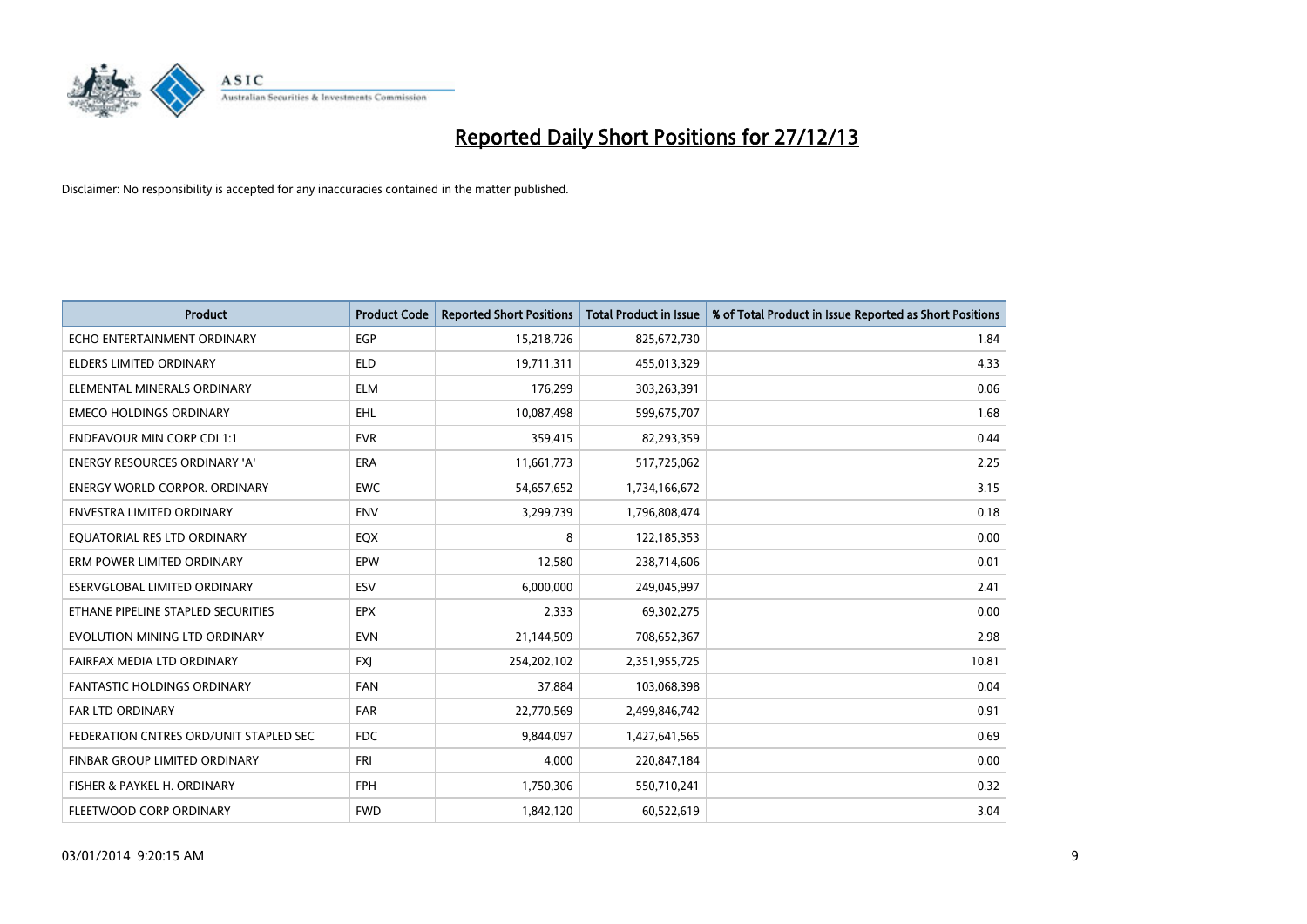

| <b>Product</b>                            | <b>Product Code</b> | <b>Reported Short Positions</b> | <b>Total Product in Issue</b> | % of Total Product in Issue Reported as Short Positions |
|-------------------------------------------|---------------------|---------------------------------|-------------------------------|---------------------------------------------------------|
| FLETCHER BUILDING ORDINARY                | <b>FBU</b>          | 1,169,637                       | 687,854,788                   | 0.17                                                    |
| FLEXIGROUP LIMITED ORDINARY               | <b>FXL</b>          | 452,117                         | 304,096,060                   | 0.15                                                    |
| FLIGHT CENTRE TRAVEL ORDINARY             | <b>FLT</b>          | 5,054,293                       | 100,534,001                   | 5.03                                                    |
| FLINDERS MINES LTD ORDINARY               | <b>FMS</b>          | 4,437,551                       | 1,826,716,748                 | 0.24                                                    |
| <b>FOCUS MINERALS LTD ORDINARY</b>        | <b>FML</b>          | 27,094,574                      | 9,137,375,877                 | 0.30                                                    |
| FONTERRA SHARE FUND ORDINARY UNITS        | <b>FSF</b>          | 23,319                          | 108,070,751                   | 0.02                                                    |
| <b>FORGE GROUP LIMITED ORDINARY</b>       | FGE                 | 3,481,160                       | 86,169,014                    | 4.04                                                    |
| FORTESCUE METALS GRP ORDINARY             | <b>FMG</b>          | 138,191,199                     | 3,113,798,151                 | 4.44                                                    |
| <b>G.U.D. HOLDINGS ORDINARY</b>           | GUD                 | 5,641,359                       | 71,241,319                    | 7.92                                                    |
| <b>G8 EDUCATION LIMITED ORDINARY</b>      | <b>GEM</b>          | 2,012,402                       | 300,302,719                   | 0.67                                                    |
| <b>GALAXY RESOURCES ORDINARY</b>          | GXY                 | 617,038                         | 1,027,058,768                 | 0.06                                                    |
| <b>GBST HOLDINGS., ORDINARY</b>           | <b>GBT</b>          | 31,793                          | 66,561,725                    | 0.05                                                    |
| <b>GEODYNAMICS LIMITED ORDINARY</b>       | GDY                 | 850                             | 406,452,608                   | 0.00                                                    |
| GI DYNAMICS, INC CDI US PROHIBITED        | GID                 | 1,353,903                       | 393,043,620                   | 0.34                                                    |
| <b>GINDALBIE METALS LTD ORDINARY</b>      | GBG                 | 43,495,195                      | 1,493,660,842                 | 2.91                                                    |
| GOODMAN FIELDER. ORDINARY                 | GFF                 | 37,002,622                      | 1,955,559,207                 | 1.89                                                    |
| <b>GOODMAN GROUP STAPLED</b>              | <b>GMG</b>          | 8,193,232                       | 1,718,742,809                 | 0.48                                                    |
| <b>GPT GROUP STAPLED SEC.</b>             | <b>GPT</b>          | 11,742,299                      | 1,694,888,638                 | 0.69                                                    |
| <b>GRAINCORP LIMITED A CLASS ORDINARY</b> | <b>GNC</b>          | 572,944                         | 228,855,628                   | 0.25                                                    |
| <b>GRANGE RESOURCES. ORDINARY</b>         | GRR                 | 5,508,519                       | 1,156,492,195                 | 0.48                                                    |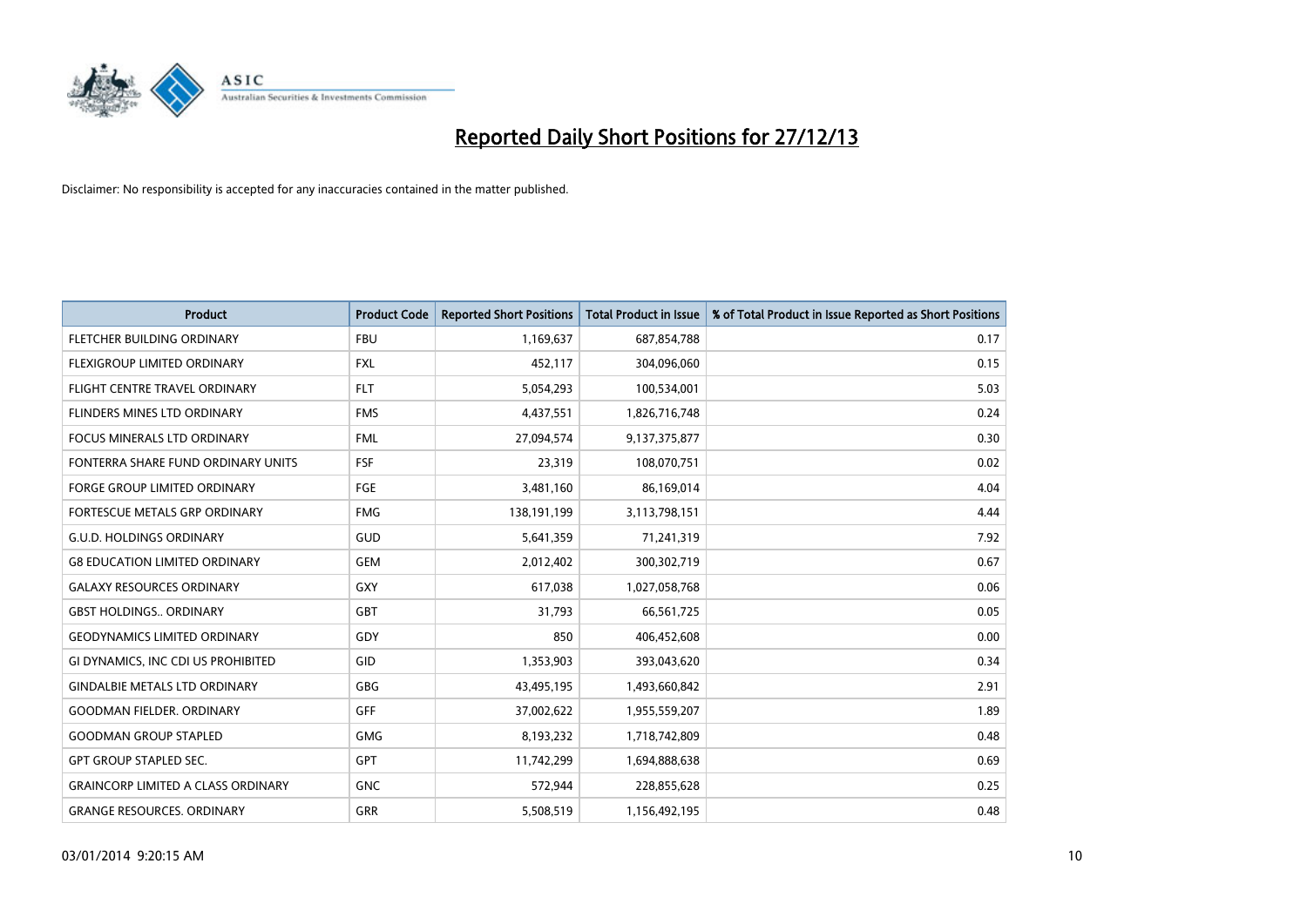

| <b>Product</b>                                   | <b>Product Code</b> | <b>Reported Short Positions</b> | <b>Total Product in Issue</b> | % of Total Product in Issue Reported as Short Positions |
|--------------------------------------------------|---------------------|---------------------------------|-------------------------------|---------------------------------------------------------|
| <b>GREENCROSS LIMITED ORDINARY</b>               | <b>GXL</b>          | 20,000                          | 37,682,334                    | 0.05                                                    |
| <b>GREENLAND MIN EN LTD ORDINARY</b>             | GGG                 | 2,942,560                       | 574,572,911                   | 0.51                                                    |
| <b>GROWTHPOINT PROPERTY ORD/UNIT STAPLED SEC</b> | GOZ                 | 385,721                         | 475,705,269                   | 0.08                                                    |
| <b>GRYPHON MINERALS LTD ORDINARY</b>             | GRY                 | 6,004,489                       | 400,797,615                   | 1.50                                                    |
| <b>GUILDFORD COAL LTD ORDINARY</b>               | <b>GUF</b>          | 492,747                         | 655,046,899                   | 0.08                                                    |
| <b>GWA GROUP LTD ORDINARY</b>                    | <b>GWA</b>          | 12,633,439                      | 306,533,770                   | 4.12                                                    |
| HARVEY NORMAN ORDINARY                           | <b>HVN</b>          | 64,909,968                      | 1,062,316,784                 | 6.11                                                    |
| <b>HENDERSON GROUP CDI 1:1</b>                   | <b>HGG</b>          | 435.036                         | 730,596,390                   | 0.06                                                    |
| HFA HOLDINGS LIMITED ORDINARY                    | <b>HFA</b>          | 3,863                           | 118,738,157                   | 0.00                                                    |
| <b>HIGHLANDS PACIFIC ORDINARY</b>                | <b>HIG</b>          | 500,001                         | 853,777,764                   | 0.06                                                    |
| HILLGROVE RES LTD ORDINARY                       | <b>HGO</b>          | 834,776                         | 1,178,589,221                 | 0.07                                                    |
| HILLS LTD ORDINARY                               | <b>HIL</b>          | 505,157                         | 237,139,818                   | 0.21                                                    |
| HORIZON OIL LIMITED ORDINARY                     | <b>HZN</b>          | 78,351,655                      | 1,301,147,932                 | 6.02                                                    |
| HOT CHILI LTD ORDINARY                           | <b>HCH</b>          | 10,000                          | 347,732,196                   | 0.00                                                    |
| ICON ENERGY LIMITED ORDINARY                     | <b>ICN</b>          | 92,926                          | 615,774,351                   | 0.02                                                    |
| <b>IINET LIMITED ORDINARY</b>                    | <b>IIN</b>          | 331,252                         | 161,238,847                   | 0.21                                                    |
| ILUKA RESOURCES ORDINARY                         | ILU                 | 39,523,925                      | 418,700,517                   | 9.44                                                    |
| <b>IMDEX LIMITED ORDINARY</b>                    | <b>IMD</b>          | 4,321,934                       | 210,473,188                   | 2.05                                                    |
| <b>INCITEC PIVOT ORDINARY</b>                    | <b>IPL</b>          | 28,667,442                      | 1,628,730,107                 | 1.76                                                    |
| INDEPENDENCE GROUP ORDINARY                      | <b>IGO</b>          | 3,720,977                       | 233,323,905                   | 1.59                                                    |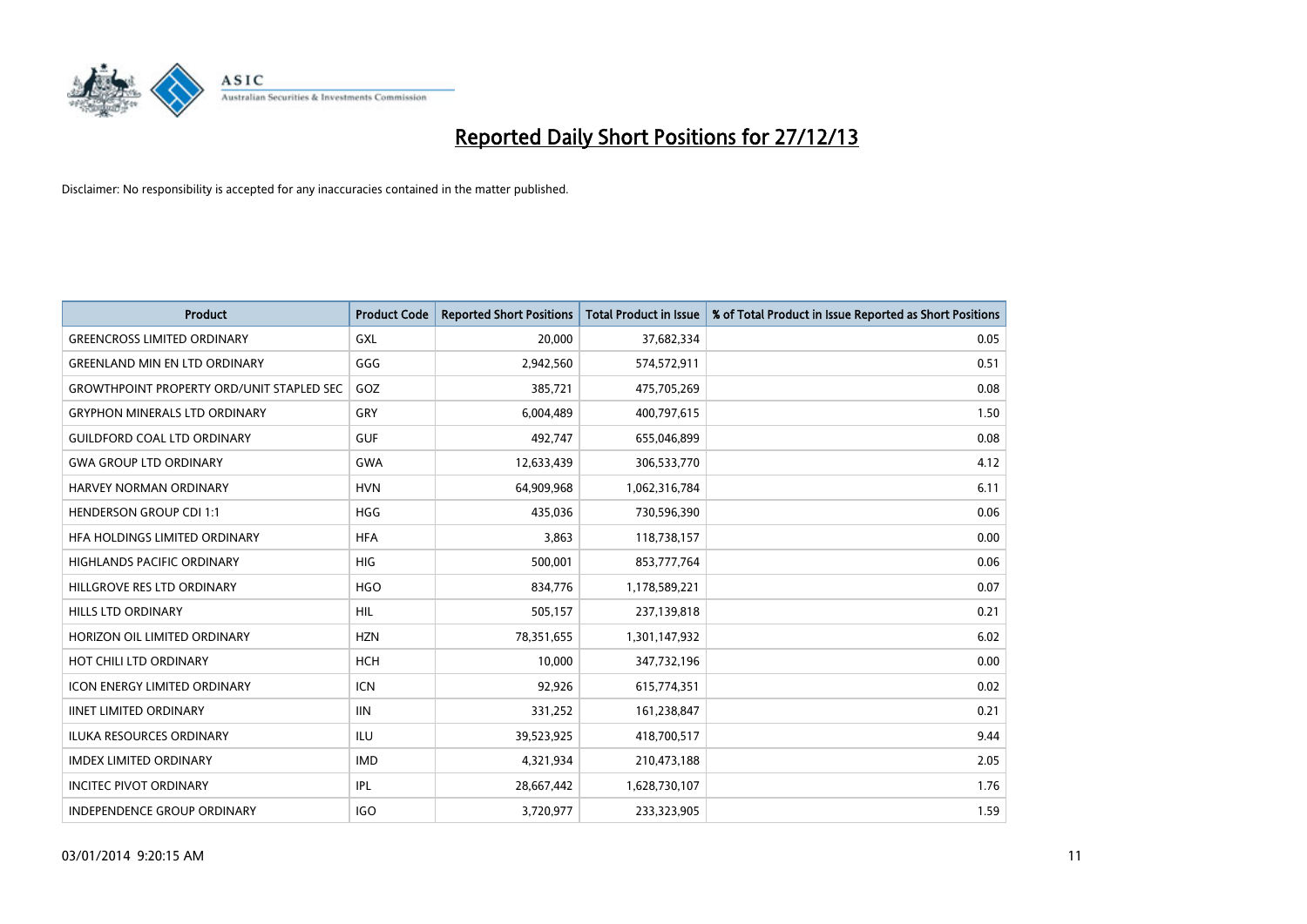

| <b>Product</b>                                | <b>Product Code</b> | <b>Reported Short Positions</b> | <b>Total Product in Issue</b> | % of Total Product in Issue Reported as Short Positions |
|-----------------------------------------------|---------------------|---------------------------------|-------------------------------|---------------------------------------------------------|
| <b>INDOPHIL RESOURCES ORDINARY</b>            | <b>IRN</b>          | 379,967                         | 1,203,146,194                 | 0.03                                                    |
| INFIGEN ENERGY STAPLED SECURITIES             | <b>IFN</b>          | 3,216,824                       | 764,993,434                   | 0.42                                                    |
| <b>INFOMEDIA LTD ORDINARY</b>                 | IFM                 | 422,838                         | 304,953,155                   | 0.14                                                    |
| INGENIA GROUP STAPLED SECURITIES              | <b>INA</b>          | 138,305                         | 676,240,232                   | 0.02                                                    |
| <b>INSURANCE AUSTRALIA ORDINARY</b>           | IAG                 | 12,425,385                      | 2,298,412,449                 | 0.54                                                    |
| <b>INTREPID MINES ORDINARY</b>                | <b>IAU</b>          | 20,460,619                      | 556,426,332                   | 3.68                                                    |
| <b>INVESTA OFFICE FUND STAPLED SECURITIES</b> | <b>IOF</b>          | 1,188,247                       | 614,047,458                   | 0.19                                                    |
| <b>INVOCARE LIMITED ORDINARY</b>              | <b>IVC</b>          | 6,142,260                       | 110,030,298                   | 5.58                                                    |
| <b>IOOF HOLDINGS LTD ORDINARY</b>             | IFL.                | 1,520,178                       | 232,118,034                   | 0.65                                                    |
| <b>IRESS LIMITED ORDINARY</b>                 | <b>IRE</b>          | 335,247                         | 158,585,126                   | 0.21                                                    |
| <b>IRON ORE HOLDINGS ORDINARY</b>             | <b>IOH</b>          | 26,197                          | 161,174,005                   | 0.02                                                    |
| <b>ISELECT LTD ORDINARY</b>                   | <b>ISU</b>          | 4,322,183                       | 260,889,894                   | 1.66                                                    |
| JAMES HARDIE INDUST CHESS DEPOSITARY INT      | <b>IHX</b>          | 5,985,152                       | 443,536,551                   | 1.35                                                    |
| <b>JB HI-FI LIMITED ORDINARY</b>              | <b>IBH</b>          | 7,326,382                       | 100,261,681                   | 7.31                                                    |
| <b>KAGARA LTD ORDINARY</b>                    | <b>KZL</b>          | 3,385,466                       | 798,953,117                   | 0.42                                                    |
| KAROON GAS AUSTRALIA ORDINARY                 | <b>KAR</b>          | 3,598,903                       | 255,841,581                   | 1.41                                                    |
| KATHMANDU HOLD LTD ORDINARY                   | <b>KMD</b>          | 299,090                         | 200,473,338                   | 0.15                                                    |
| <b>KBL MINING LIMITED ORDINARY</b>            | <b>KBL</b>          | 1.820                           | 393,535,629                   | 0.00                                                    |
| KINGSGATE CONSOLID, ORDINARY                  | <b>KCN</b>          | 8,343,980                       | 164,059,349                   | 5.09                                                    |
| KINGSROSE MINING LTD ORDINARY                 | <b>KRM</b>          | 507,825                         | 335,753,851                   | 0.15                                                    |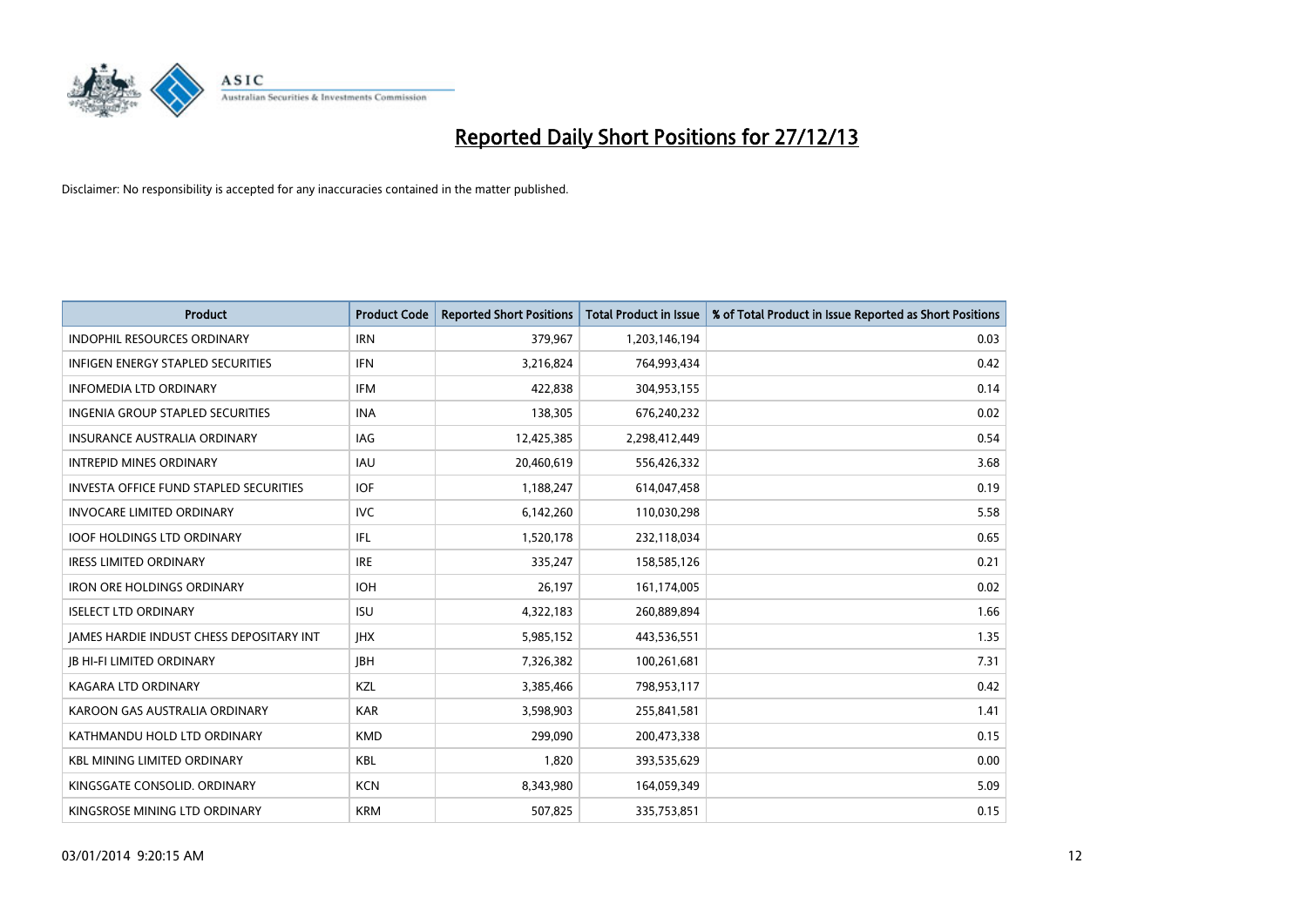

| <b>Product</b>                          | <b>Product Code</b> | <b>Reported Short Positions</b> | <b>Total Product in Issue</b> | % of Total Product in Issue Reported as Short Positions |
|-----------------------------------------|---------------------|---------------------------------|-------------------------------|---------------------------------------------------------|
| LEIGHTON HOLDINGS ORDINARY              | LEI                 | 22,858,092                      | 337,235,188                   | 6.78                                                    |
| LEND LEASE GROUP UNIT/ORD STAPLED       | LLC                 | 8,683,326                       | 576,712,337                   | 1.51                                                    |
| LONESTAR RESO LTD ORDINARY              | <b>LNR</b>          | 15,679                          | 697,187,211                   | 0.00                                                    |
| LYCOPODIUM LIMITED ORDINARY             | LYL                 | 3,001                           | 38,955,103                    | 0.01                                                    |
| LYNAS CORPORATION ORDINARY              | <b>LYC</b>          | 177,618,738                     | 1,961,160,594                 | 9.06                                                    |
| <b>M2 TELECOMMUNICATION ORDINARY</b>    | <b>MTU</b>          | 9,209,972                       | 179,384,685                   | 5.13                                                    |
| <b>MACA LIMITED ORDINARY</b>            | <b>MLD</b>          | 81,900                          | 175,050,243                   | 0.05                                                    |
| MACMAHON HOLDINGS ORDINARY              | MAH                 | 1,660,644                       | 1,261,699,966                 | 0.13                                                    |
| MACO ATLAS ROADS GRP ORDINARY STAPLED   | <b>MOA</b>          | 12,385,141                      | 487,230,540                   | 2.54                                                    |
| MACQUARIE GROUP LTD DEFERRED SETTLEMENT | <b>MOGDA</b>        | 1,545,606                       | 321,003,726                   | 0.48                                                    |
| MAGELLAN FIN GRP LTD ORDINARY           | <b>MFG</b>          | 782,906                         | 155,830,849                   | 0.50                                                    |
| <b>MATRIX C &amp; E LTD ORDINARY</b>    | <b>MCE</b>          | 2,728,865                       | 94,555,428                    | 2.89                                                    |
| <b>MAVERICK DRILLING ORDINARY</b>       | <b>MAD</b>          | 8,097,362                       | 467,726,751                   | 1.73                                                    |
| <b>MAXITRANS INDUSTRIES ORDINARY</b>    | <b>MXI</b>          | 412,739                         | 183,993,392                   | 0.22                                                    |
| MAYNE PHARMA LTD ORDINARY               | <b>MYX</b>          | 1,915,182                       | 563,459,968                   | 0.34                                                    |
| MCALEESE LTD ORDINARY                   | <b>MCS</b>          | 2,694,259                       | 296,577,121                   | 0.91                                                    |
| MCMILLAN SHAKESPEARE ORDINARY           | <b>MMS</b>          | 679,806                         | 74,523,965                    | 0.91                                                    |
| MEDUSA MINING LTD ORDINARY              | <b>MML</b>          | 7,406,961                       | 207,794,301                   | 3.56                                                    |
| MELBOURNE IT LIMITED ORDINARY           | <b>MLB</b>          | 17,495                          | 83,164,371                    | 0.02                                                    |
| MEO AUSTRALIA LTD ORDINARY              | <b>MEO</b>          | 10,845                          | 627,264,587                   | 0.00                                                    |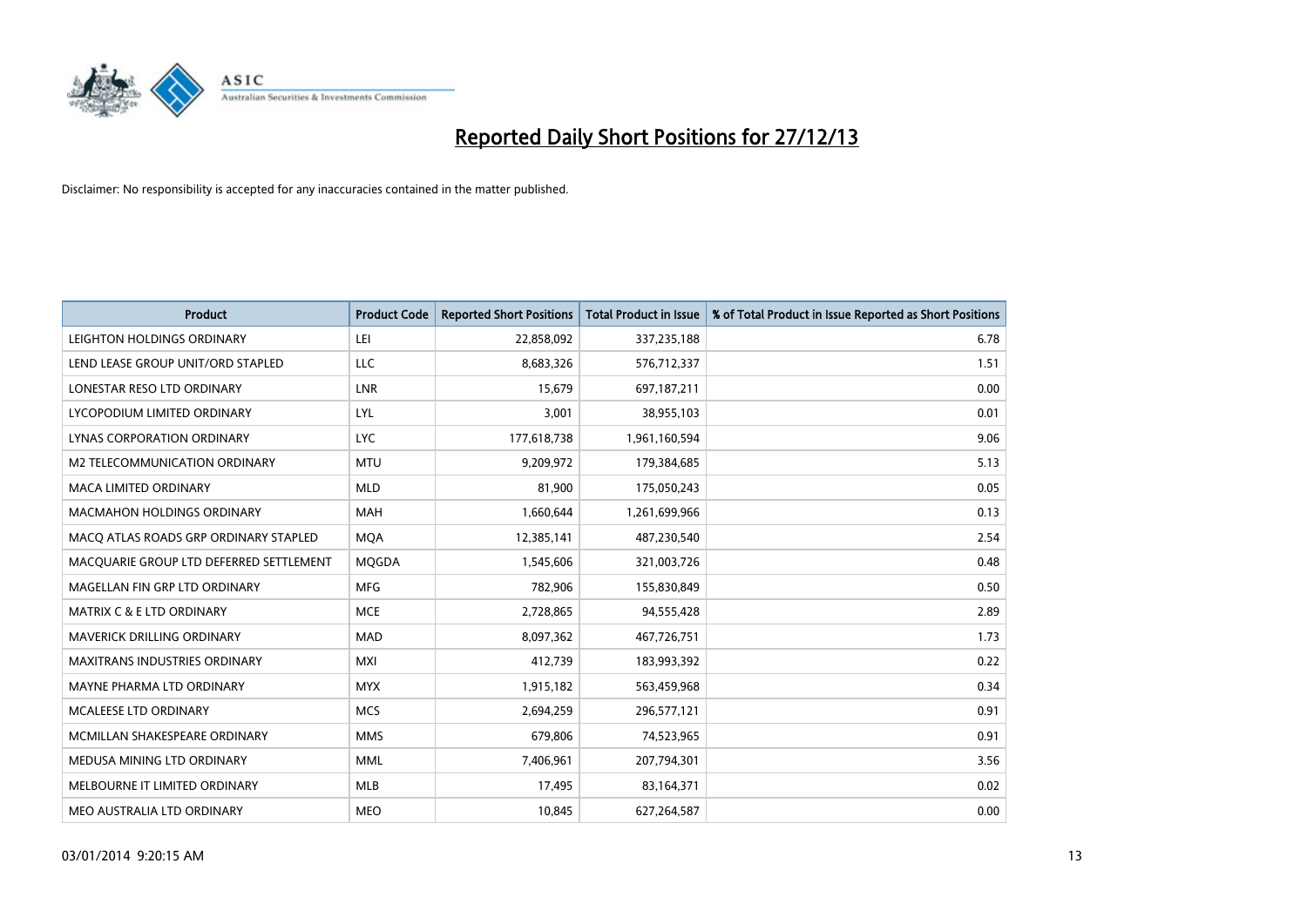

| <b>Product</b>                      | <b>Product Code</b> | <b>Reported Short Positions</b> | <b>Total Product in Issue</b> | % of Total Product in Issue Reported as Short Positions |
|-------------------------------------|---------------------|---------------------------------|-------------------------------|---------------------------------------------------------|
| MERIDIAN ENERGY INSTALMENT RECEIPTS | <b>MEZCA</b>        | 32,097                          | 1,255,413,626                 | 0.00                                                    |
| <b>MERMAID MARINE ORDINARY</b>      | <b>MRM</b>          | 1,565,053                       | 232,652,241                   | 0.67                                                    |
| MESOBLAST LIMITED ORDINARY          | <b>MSB</b>          | 19,244,725                      | 321,210,394                   | 5.99                                                    |
| METALS X LIMITED ORDINARY           | <b>MLX</b>          | 46,230                          | 1,655,386,110                 | 0.00                                                    |
| METCASH LIMITED ORDINARY            | <b>MTS</b>          | 107,989,978                     | 880,704,786                   | 12.26                                                   |
| METMINCO LIMITED ORDINARY           | <b>MNC</b>          | 573,995                         | 1,749,543,023                 | 0.03                                                    |
| MIGHTY RIVER POWER ORDINARY         | <b>MYT</b>          | 1,950,939                       | 1,400,012,517                 | 0.14                                                    |
| MINCOR RESOURCES NL ORDINARY        | <b>MCR</b>          | 2,267,516                       | 188,208,274                   | 1.20                                                    |
| MINERAL DEPOSITS ORDINARY           | <b>MDL</b>          | 801,241                         | 96,038,786                    | 0.83                                                    |
| MINERAL RESOURCES, ORDINARY         | <b>MIN</b>          | 4,612,265                       | 186,112,198                   | 2.48                                                    |
| MINT WIRELESS ORDINARY              | <b>MNW</b>          | 446,871                         | 403,872,395                   | 0.11                                                    |
| MIRABELA NICKEL LTD ORDINARY        | <b>MBN</b>          | 23,099,744                      | 876,801,147                   | 2.63                                                    |
| MIRVAC GROUP STAPLED SECURITIES     | <b>MGR</b>          | 5,006,148                       | 3,664,938,678                 | 0.14                                                    |
| MOBILE EMBRACE LTD ORDINARY         | <b>MBE</b>          | 4,500                           | 323,077,790                   | 0.00                                                    |
| MOLOPO ENERGY LTD ORDINARY          | <b>MPO</b>          | 52,129                          | 246,724,091                   | 0.02                                                    |
| MONADELPHOUS GROUP ORDINARY         | <b>MND</b>          | 14,073,392                      | 92,308,047                    | 15.25                                                   |
| MORTGAGE CHOICE LTD ORDINARY        | MOC                 | 101,943                         | 123,780,387                   | 0.08                                                    |
| <b>MOUNT GIBSON IRON ORDINARY</b>   | <b>MGX</b>          | 7,083,525                       | 1,090,584,232                 | 0.65                                                    |
| MULTIPLEX SITES SITES               | <b>MXUPA</b>        | 1,474                           | 4,500,000                     | 0.03                                                    |
| MURCHISON METALS LTD ORDINARY       | <b>MMX</b>          | 216,291                         | 450,497,346                   | 0.05                                                    |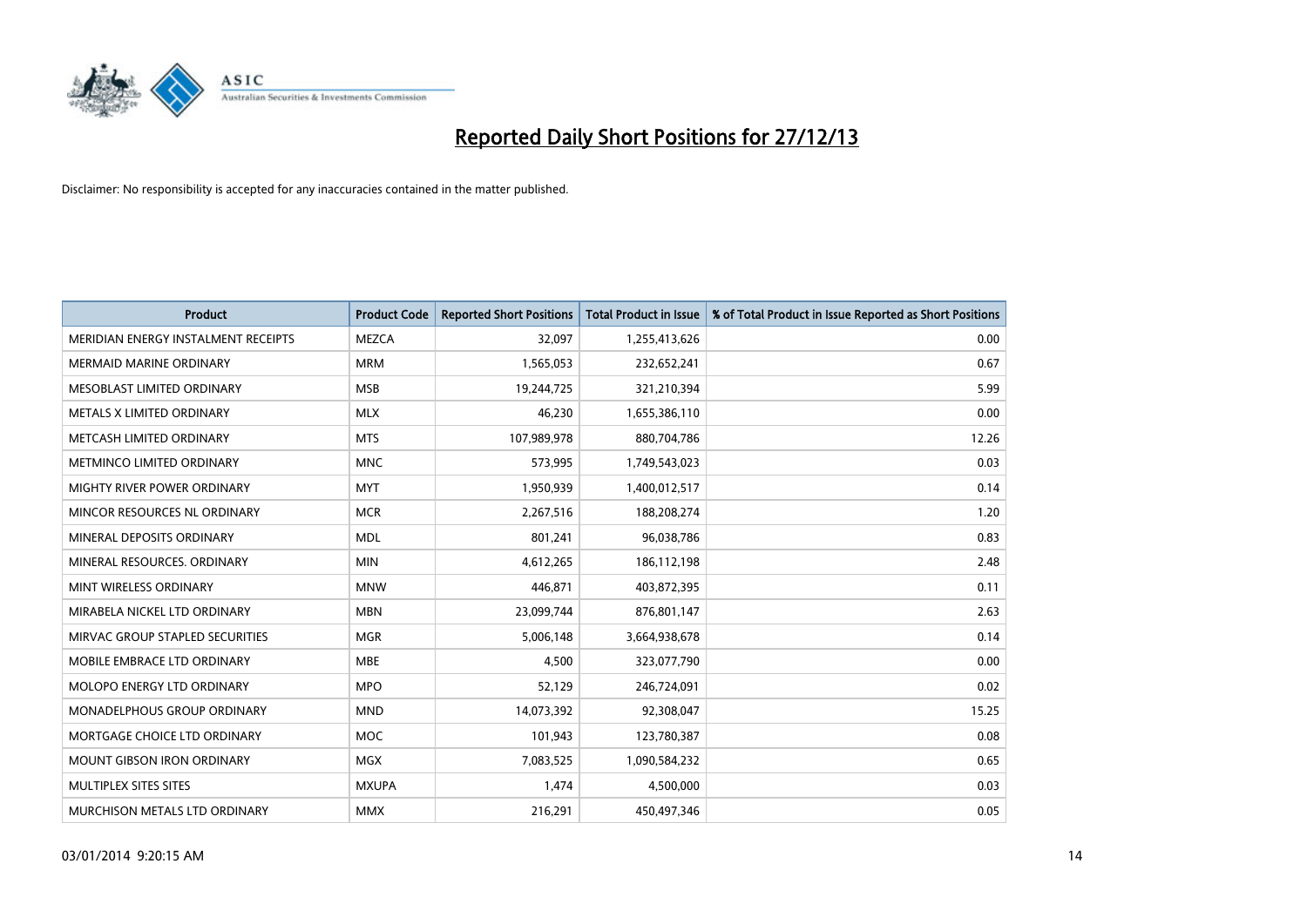

| <b>Product</b>                    | <b>Product Code</b> | <b>Reported Short Positions</b> | <b>Total Product in Issue</b> | % of Total Product in Issue Reported as Short Positions |
|-----------------------------------|---------------------|---------------------------------|-------------------------------|---------------------------------------------------------|
| <b>MYER HOLDINGS LTD ORDINARY</b> | <b>MYR</b>          | 69,616,828                      | 585,684,551                   | 11.89                                                   |
| NANOSONICS LIMITED ORDINARY       | <b>NAN</b>          | 131,492                         | 263,125,129                   | 0.05                                                    |
| NATIONAL AUST. BANK ORDINARY      | <b>NAB</b>          | 7,551,316                       | 2,350,614,605                 | 0.32                                                    |
| NATIONAL STORAGE STAPLED          | <b>NSR</b>          | 500,000                         | 244,897,097                   | 0.20                                                    |
| NAVITAS LIMITED ORDINARY          | <b>NVT</b>          | 3,384,750                       | 375,416,910                   | 0.90                                                    |
| NEON ENERGY LIMITED ORDINARY      | <b>NEN</b>          | 898,689                         | 553,037,848                   | 0.16                                                    |
| NEUREN PHARMACEUT. ORDINARY       | <b>NEU</b>          | 10,403                          | 1,493,120,164                 | 0.00                                                    |
| NEW HOPE CORPORATION ORDINARY     | <b>NHC</b>          | 464,263                         | 830,767,542                   | 0.06                                                    |
| NEWCREST MINING ORDINARY          | <b>NCM</b>          | 12,532,544                      | 766,510,971                   | 1.64                                                    |
| NEWS CORP A NON-VOTING CDI        | <b>NWSLV</b>        | 1,534,795                       | 4,018,120                     | 38.20                                                   |
| NEWS CORP B VOTING CDI            | <b>NWS</b>          | 3,170,037                       | 21,223,350                    | 14.94                                                   |
| NEWSAT LIMITED ORDINARY           | <b>NWT</b>          | 433,920                         | 591,460,931                   | 0.07                                                    |
| NEXTDC LIMITED ORDINARY           | <b>NXT</b>          | 9,168,254                       | 192,904,486                   | 4.75                                                    |
| NEXUS ENERGY LIMITED ORDINARY     | <b>NXS</b>          | 1,961,967                       | 1,330,219,459                 | 0.15                                                    |
| NIB HOLDINGS LIMITED ORDINARY     | <b>NHF</b>          | 3,642,034                       | 439,004,182                   | 0.83                                                    |
| NICK SCALI LIMITED ORDINARY       | <b>NCK</b>          | 2,001                           | 81,000,000                    | 0.00                                                    |
| NIDO PETROLEUM ORDINARY           | <b>NDO</b>          | 542,402                         | 2,046,650,968                 | 0.03                                                    |
| NINE ENTERTAINMENT ORDINARY       | <b>NEC</b>          | 3,046,688                       | 940,295,023                   | 0.32                                                    |
| NOBLE MINERAL RES ORDINARY        | <b>NMG</b>          | 2,365,726                       | 666,397,952                   | 0.36                                                    |
| NORTHERN IRON LTD ORDINARY        | <b>NFE</b>          | 108,190                         | 484,405,314                   | 0.02                                                    |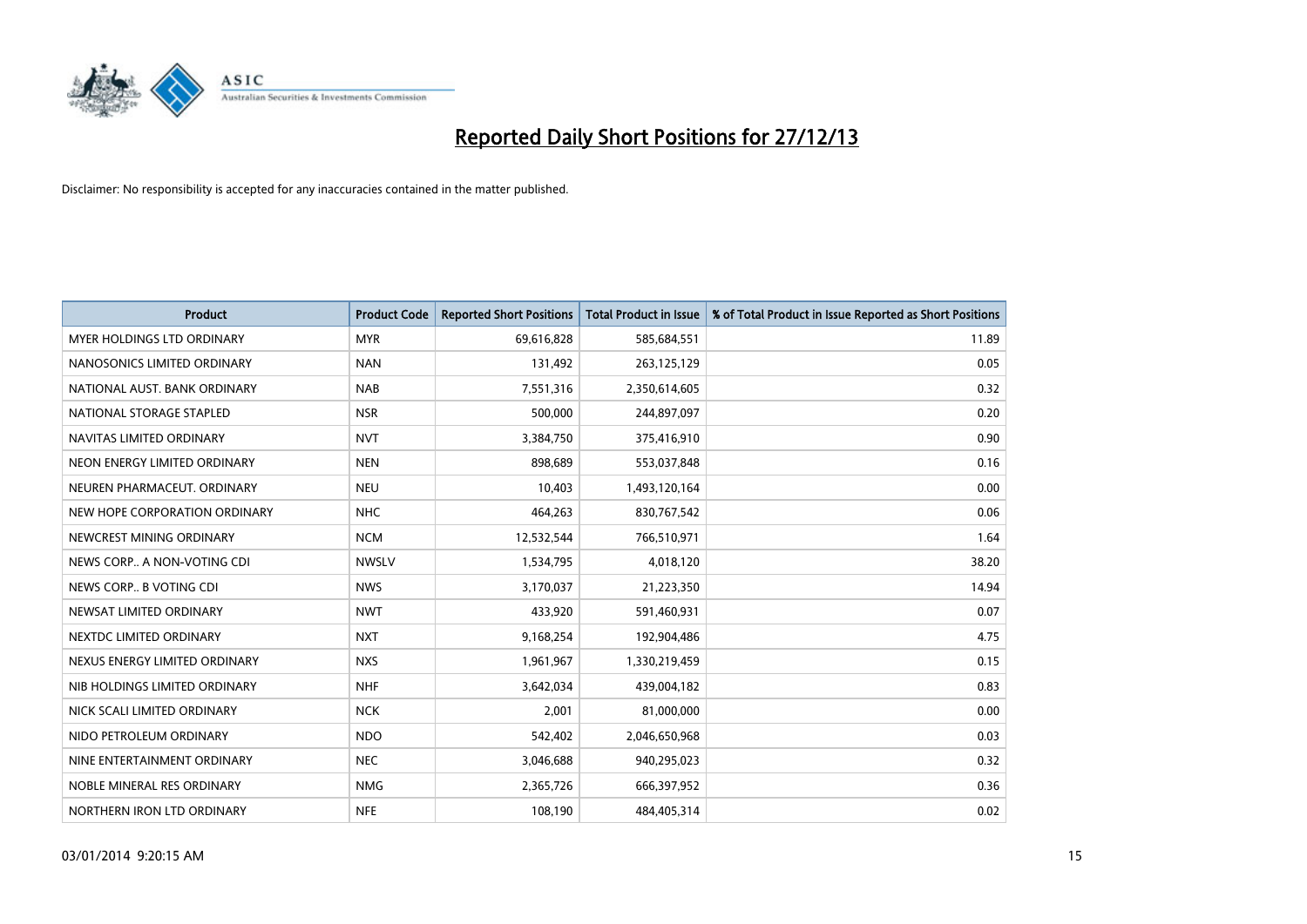

| <b>Product</b>                        | <b>Product Code</b> | <b>Reported Short Positions</b> | <b>Total Product in Issue</b> | % of Total Product in Issue Reported as Short Positions |
|---------------------------------------|---------------------|---------------------------------|-------------------------------|---------------------------------------------------------|
| NORTHERN STAR ORDINARY                | <b>NST</b>          | 4,918,486                       | 428,369,762                   | 1.15                                                    |
| NOVOGEN LIMITED ORDINARY              | <b>NRT</b>          | 148,188                         | 158,625,294                   | 0.09                                                    |
| NRW HOLDINGS LIMITED ORDINARY         | <b>NWH</b>          | 16,934,538                      | 278,888,011                   | 6.07                                                    |
| NUCOAL RESOURCES LTD ORDINARY         | <b>NCR</b>          | 90.001                          | 768,612,354                   | 0.01                                                    |
| NUFARM LIMITED ORDINARY               | <b>NUF</b>          | 15,645,058                      | 263,643,448                   | 5.93                                                    |
| OAKTON LIMITED ORDINARY               | <b>OKN</b>          | 588,042                         | 89,968,985                    | 0.65                                                    |
| OCEANAGOLD CORP. CHESS DEPOSITARY INT | <b>OGC</b>          | 929,559                         | 300,350,129                   | 0.31                                                    |
| OIL SEARCH LTD ORDINARY               | OSH                 | 6,143,202                       | 1,343,361,150                 | 0.46                                                    |
| OM HOLDINGS LIMITED ORDINARY          | OMH                 | 2,546,268                       | 733,423,337                   | 0.35                                                    |
| ORICA LIMITED ORDINARY                | ORI                 | 8,620,351                       | 370,255,009                   | 2.33                                                    |
| ORIGIN ENERGY ORDINARY                | ORG                 | 7,681,565                       | 1,101,228,973                 | 0.70                                                    |
| OROCOBRE LIMITED ORDINARY             | <b>ORE</b>          | 924,625                         | 132,041,911                   | 0.70                                                    |
| ORORA LIMITED ORDINARY                | <b>ORA</b>          | 2,742,678                       | 1,206,684,923                 | 0.23                                                    |
| OROTONGROUP LIMITED ORDINARY          | ORL                 | 73,719                          | 40,880,902                    | 0.18                                                    |
| OZ MINERALS ORDINARY                  | OZL                 | 23,108,865                      | 303,470,022                   | 7.61                                                    |
| <b>OZFOREX GROUP LTD ORDINARY</b>     | <b>OFX</b>          | 2,244,943                       | 240,000,000                   | 0.94                                                    |
| PACIFIC BRANDS ORDINARY               | PBG                 | 6,914,932                       | 912,915,695                   | 0.76                                                    |
| PACT GROUP HLDGS LTD ORDINARY         | <b>PGH</b>          | 1,449,619                       | 294,097,961                   | 0.49                                                    |
| PALADIN ENERGY LTD ORDINARY           | <b>PDN</b>          | 95,000,684                      | 964,204,004                   | 9.85                                                    |
| PANAUST LIMITED ORDINARY              | <b>PNA</b>          | 4,465,079                       | 619,765,589                   | 0.72                                                    |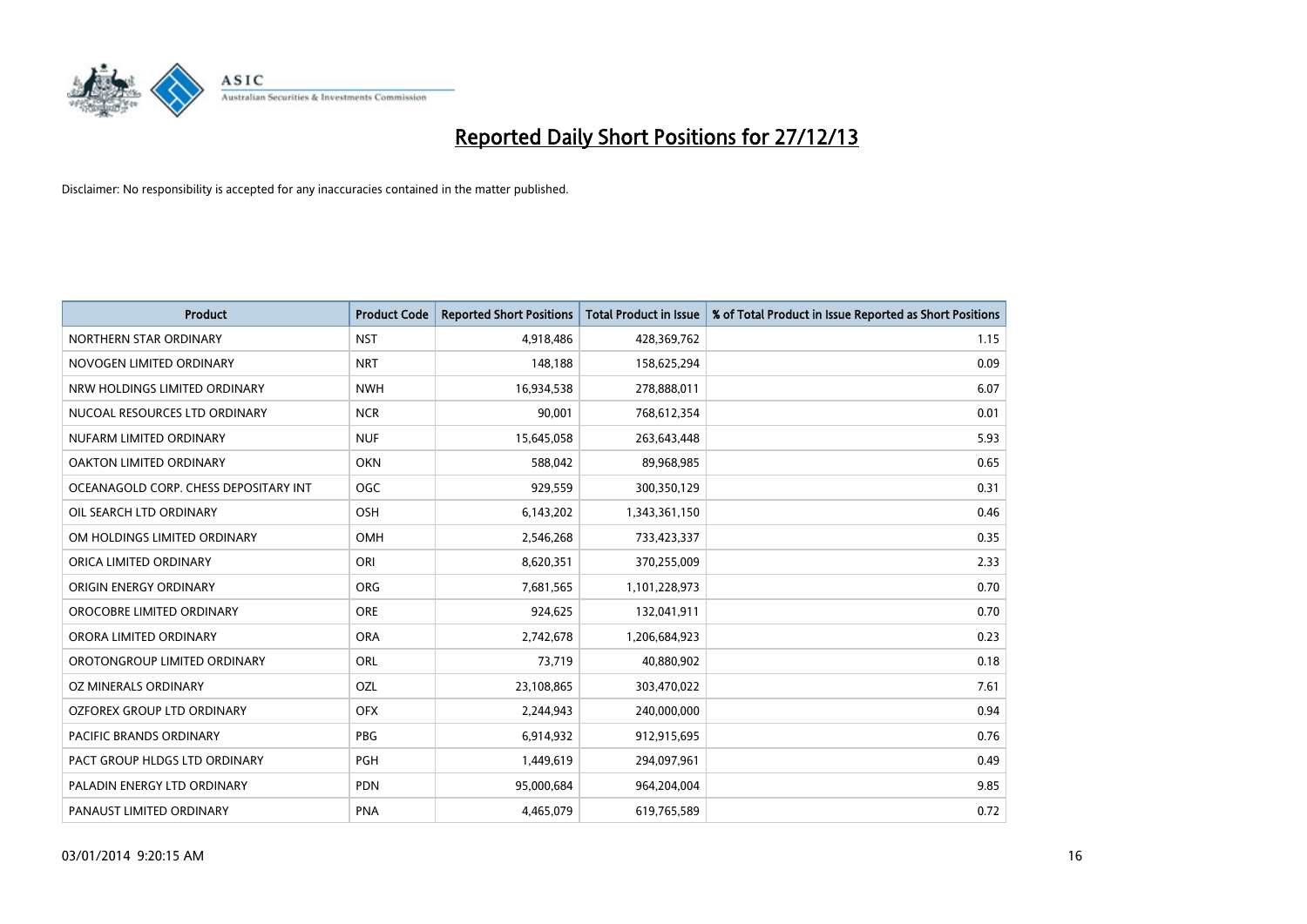

| <b>Product</b>                | <b>Product Code</b> | <b>Reported Short Positions</b> | <b>Total Product in Issue</b> | % of Total Product in Issue Reported as Short Positions |
|-------------------------------|---------------------|---------------------------------|-------------------------------|---------------------------------------------------------|
| PANORAMIC RESOURCES ORDINARY  | PAN                 | 327,655                         | 319,285,132                   | 0.10                                                    |
| PANTERRA GOLD LTD ORDINARY    | PGI                 |                                 | 769,414,346                   | 0.00                                                    |
| PAPERLINX LIMITED ORDINARY    | <b>PPX</b>          | 89,918                          | 609,280,761                   | 0.01                                                    |
| PAPILLON RES LTD ORDINARY     | <b>PIR</b>          | 8,782,280                       | 339,444,210                   | 2.59                                                    |
| PATTIES FOODS LTD ORDINARY    | PFL                 | 41,307                          | 139,144,338                   | 0.03                                                    |
| PEET LIMITED ORDINARY         | <b>PPC</b>          | 512,497                         | 433,389,348                   | 0.12                                                    |
| PENINSULA ENERGY LTD ORDINARY | <b>PEN</b>          |                                 | 3,252,030,235                 | 0.00                                                    |
| PERPETUAL LIMITED ORDINARY    | PPT                 | 2,279,644                       | 46,529,270                    | 4.90                                                    |
| PERSEUS MINING LTD ORDINARY   | PRU                 | 8,479,802                       | 457,962,088                   | 1.85                                                    |
| PHARMAXIS LTD ORDINARY        | <b>PXS</b>          | 1,344,772                       | 309,046,349                   | 0.44                                                    |
| PHOSPHAGENICS LTD. ORDINARY   | <b>POH</b>          | 50,000                          | 1,020,465,957                 | 0.00                                                    |
| PLATINUM ASSET ORDINARY       | <b>PTM</b>          | 266,260                         | 578,685,695                   | 0.05                                                    |
| PLATINUM AUSTRALIA ORDINARY   | <b>PLA</b>          | 836,127                         | 504,968,043                   | 0.17                                                    |
| PMI GOLD CORP CDI 1:1         | <b>PVM</b>          | 232,274                         | 165,052,854                   | 0.14                                                    |
| PMP LIMITED ORDINARY          | <b>PMP</b>          | 1,595,073                       | 323,781,124                   | 0.49                                                    |
| PRANA BIOTECHNOLOGY ORDINARY  | <b>PBT</b>          | 450,460                         | 416,481,096                   | 0.11                                                    |
| PREMIER INVESTMENTS ORDINARY  | <b>PMV</b>          | 869,798                         | 155,314,874                   | 0.56                                                    |
| PRIMA BIOMED LTD ORDINARY     | <b>PRR</b>          | 868,445                         | 1,228,709,341                 | 0.07                                                    |
| PRIMARY HEALTH CARE ORDINARY  | <b>PRY</b>          | 19,057,699                      | 504,956,647                   | 3.77                                                    |
| PRIME MEDIA GRP LTD ORDINARY  | PRT                 | 1,399,644                       | 366,330,303                   | 0.38                                                    |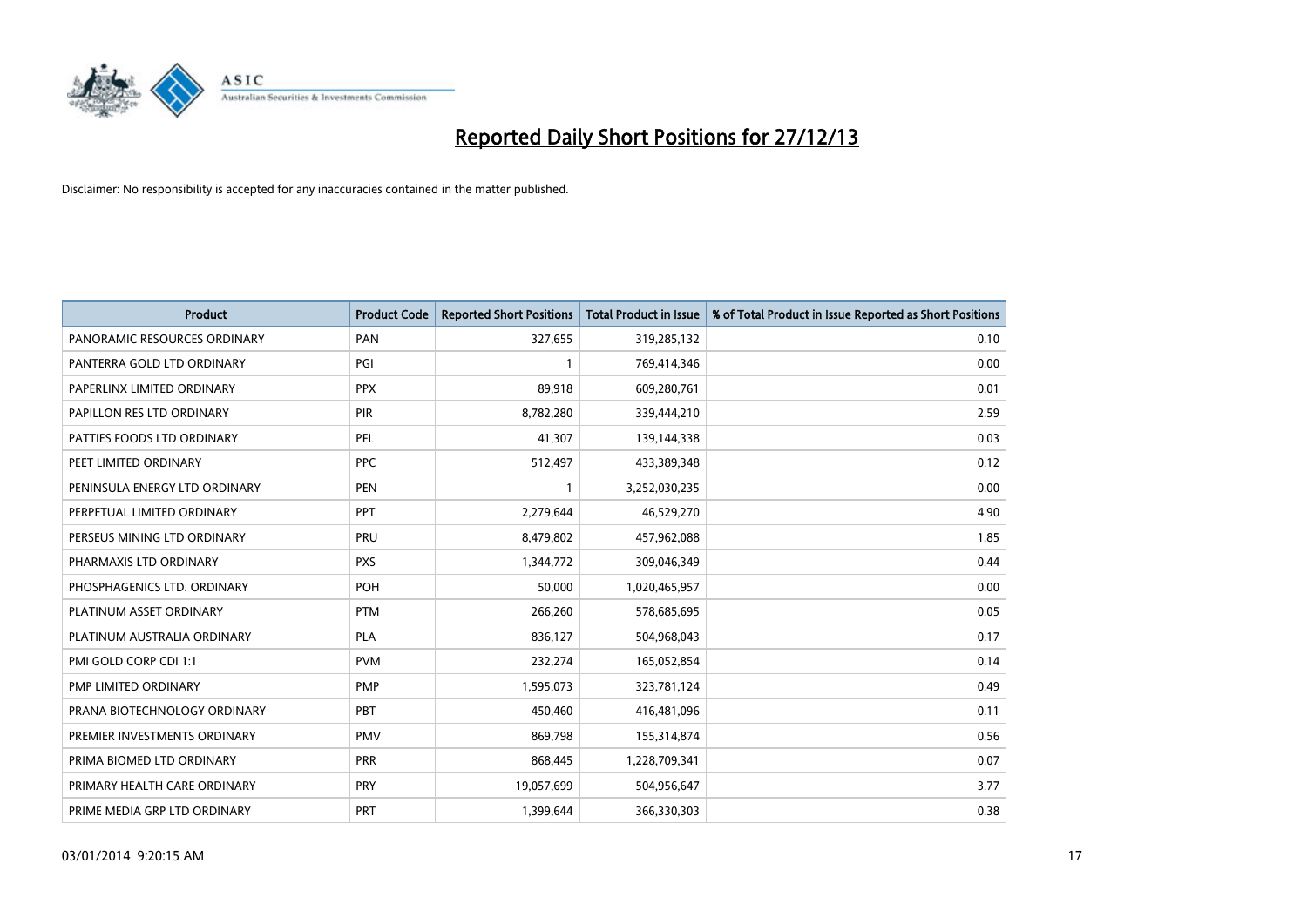

| <b>Product</b>                      | <b>Product Code</b> | <b>Reported Short Positions</b> | <b>Total Product in Issue</b> | % of Total Product in Issue Reported as Short Positions |
|-------------------------------------|---------------------|---------------------------------|-------------------------------|---------------------------------------------------------|
| PROGRAMMED ORDINARY                 | <b>PRG</b>          | 223,348                         | 118,229,190                   | 0.19                                                    |
| <b>QANTAS AIRWAYS ORDINARY</b>      | QAN                 | 61,511,024                      | 2,196,330,250                 | 2.80                                                    |
| <b>OBE INSURANCE GROUP ORDINARY</b> | <b>OBE</b>          | 10,217,489                      | 1,248,704,599                 | 0.82                                                    |
| ORXPHARMA LTD ORDINARY              | QRX                 | 66,492                          | 164,095,969                   | 0.04                                                    |
| <b>QUBE HOLDINGS LTD ORDINARY</b>   | <b>QUB</b>          | 11,738,521                      | 931,433,499                   | 1.26                                                    |
| RAMELIUS RESOURCES ORDINARY         | <b>RMS</b>          | 373,005                         | 365,380,380                   | 0.10                                                    |
| RAMSAY HEALTH CARE ORDINARY         | <b>RHC</b>          | 2,522,683                       | 202,081,252                   | 1.25                                                    |
| <b>RCR TOMLINSON ORDINARY</b>       | <b>RCR</b>          | 1,462,955                       | 136,696,590                   | 1.07                                                    |
| <b>REA GROUP ORDINARY</b>           | <b>REA</b>          | 905,717                         | 131,714,699                   | 0.69                                                    |
| <b>RECALL HOLDINGS LTD ORDINARY</b> | <b>REC</b>          | 635,192                         | 312,000,000                   | 0.20                                                    |
| RECKON LIMITED ORDINARY             | <b>RKN</b>          | 174,838                         | 126,913,066                   | 0.14                                                    |
| <b>RED 5 LIMITED ORDINARY</b>       | <b>RED</b>          | 162,100                         | 759,451,008                   | 0.02                                                    |
| RED FORK ENERGY ORDINARY            | <b>RFE</b>          | 4,194,887                       | 501,051,719                   | 0.84                                                    |
| REDBANK ENERGY LTD ORDINARY         | <b>AEI</b>          | 13                              | 786,287                       | 0.00                                                    |
| REECE AUSTRALIA LTD. ORDINARY       | <b>REH</b>          | 436                             | 99,600,000                    | 0.00                                                    |
| REED RESOURCES LTD ORDINARY         | <b>RDR</b>          | 250,000                         | 523,453,895                   | 0.05                                                    |
| REGIS RESOURCES ORDINARY            | <b>RRL</b>          | 11,887,616                      | 497,987,384                   | 2.39                                                    |
| RESMED INC CDI 10:1                 | <b>RMD</b>          | 34,422,965                      | 1,420,542,770                 | 2.42                                                    |
| <b>RESOLUTE MINING ORDINARY</b>     | <b>RSG</b>          | 10,564,206                      | 640,994,224                   | 1.65                                                    |
| RESOURCE EQUIP LTD ORDINARY         | <b>RQL</b>          | 5,000                           | 249,065,471                   | 0.00                                                    |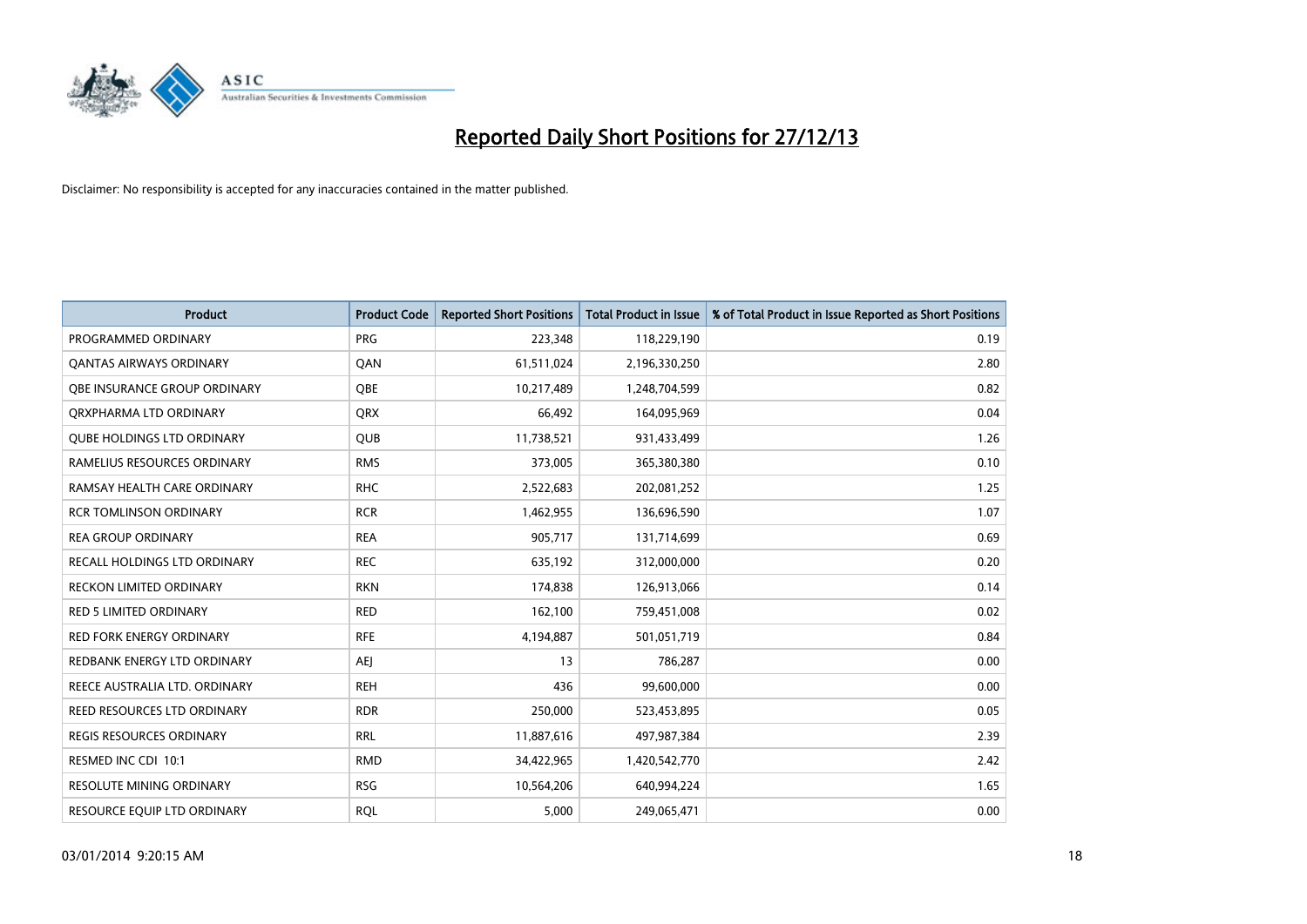

| <b>Product</b>                               | <b>Product Code</b> | <b>Reported Short Positions</b> | <b>Total Product in Issue</b> | % of Total Product in Issue Reported as Short Positions |
|----------------------------------------------|---------------------|---------------------------------|-------------------------------|---------------------------------------------------------|
| <b>RESOURCE GENERATION ORDINARY</b>          | <b>RES</b>          | 224,300                         | 581,380,338                   | 0.04                                                    |
| RETAIL FOOD GROUP ORDINARY                   | <b>RFG</b>          | 3,462,808                       | 143,944,982                   | 2.41                                                    |
| REX MINERALS LIMITED ORDINARY                | <b>RXM</b>          | 1,860,018                       | 188,907,284                   | 0.98                                                    |
| <b>RHG LIMITED ORDINARY</b>                  | <b>RHG</b>          | 1,085                           | 308,483,177                   | 0.00                                                    |
| <b>RIDLEY CORPORATION ORDINARY</b>           | <b>RIC</b>          | 2,226,749                       | 307,817,071                   | 0.72                                                    |
| RIO TINTO LIMITED ORDINARY                   | <b>RIO</b>          | 4,015,964                       | 435,758,720                   | 0.92                                                    |
| <b>ROBUST RESOURCES ORDINARY</b>             | <b>ROL</b>          | 4,000                           | 102,830,646                   | 0.00                                                    |
| ROC OIL COMPANY ORDINARY                     | <b>ROC</b>          | 1,150,651                       | 686,461,740                   | 0.17                                                    |
| ROYAL WOLF HOLDINGS ORDINARY                 | <b>RWH</b>          | 189,393                         | 100,387,052                   | 0.19                                                    |
| <b>RURALCO HOLDINGS ORDINARY</b>             | <b>RHL</b>          | 1,408                           | 62,711,592                    | 0.00                                                    |
| SAI GLOBAL LIMITED ORDINARY                  | SAI                 | 7,198,259                       | 210,750,820                   | 3.42                                                    |
| SALMAT LIMITED ORDINARY                      | <b>SLM</b>          | 998                             | 159,812,799                   | 0.00                                                    |
| SAMSON OIL & GAS LTD ORDINARY                | SSN                 | 1,478,000                       | 2,547,627,193                 | 0.06                                                    |
| SANDFIRE RESOURCES ORDINARY                  | <b>SFR</b>          | 1,395,072                       | 155,640,968                   | 0.90                                                    |
| SANTOS LTD ORDINARY                          | <b>STO</b>          | 5,447,107                       | 970,210,833                   | 0.56                                                    |
| SARACEN MINERAL ORDINARY                     | SAR                 | 1,422,258                       | 595,263,186                   | 0.24                                                    |
| <b>SCA PROPERTY GROUP STAPLED SECURITIES</b> | SCP                 | 36,516,170                      | 648,628,320                   | 5.63                                                    |
| SEDGMAN LIMITED ORDINARY                     | <b>SDM</b>          | 145,951                         | 223,224,636                   | 0.07                                                    |
| SEEK LIMITED ORDINARY                        | <b>SEK</b>          | 13,049,740                      | 339,132,780                   | 3.85                                                    |
| SELECT HARVESTS ORDINARY                     | <b>SHV</b>          | 24,080                          | 57,815,720                    | 0.04                                                    |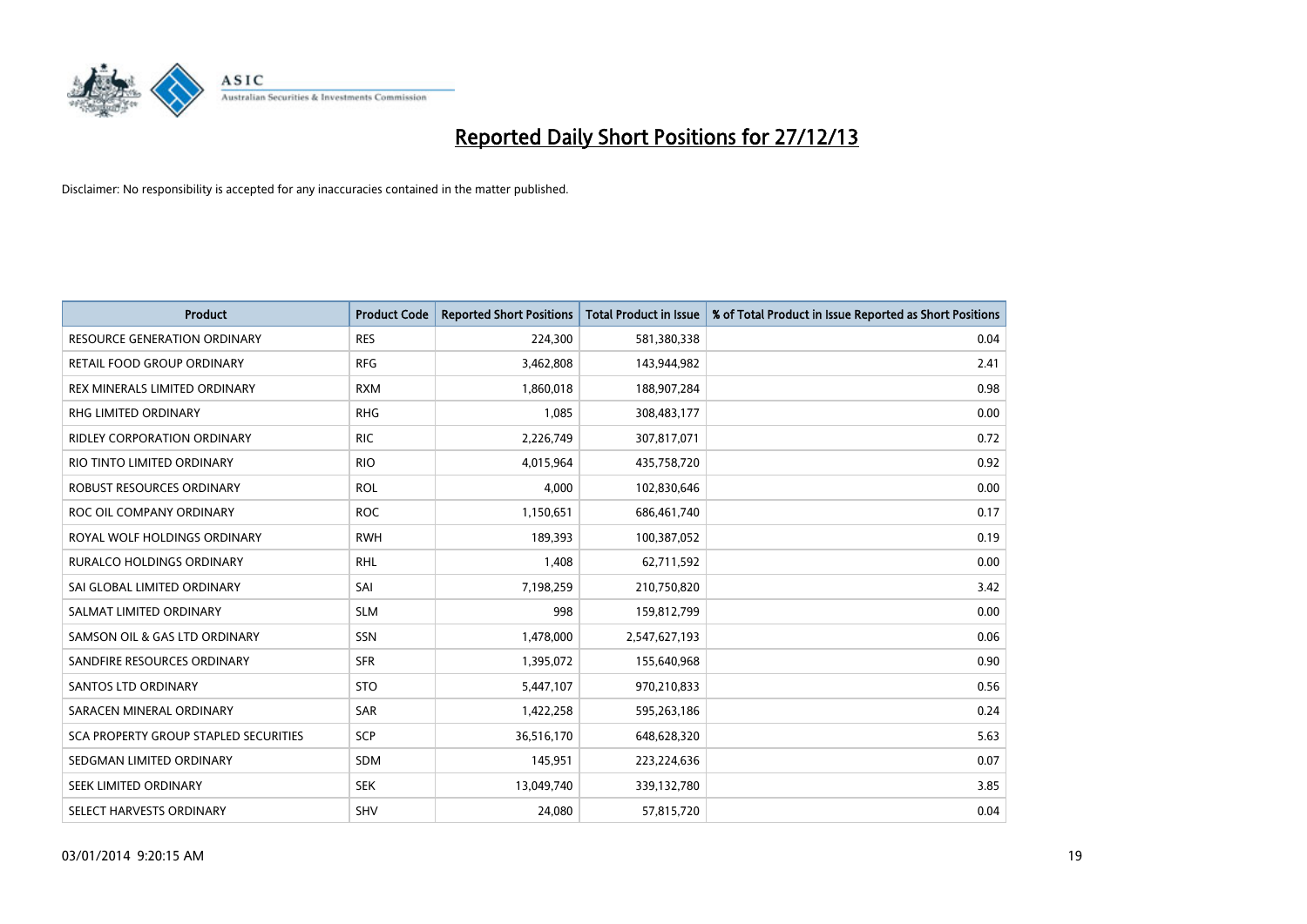

| <b>Product</b>                           | <b>Product Code</b> | <b>Reported Short Positions</b> | <b>Total Product in Issue</b> | % of Total Product in Issue Reported as Short Positions |
|------------------------------------------|---------------------|---------------------------------|-------------------------------|---------------------------------------------------------|
| SENEX ENERGY LIMITED ORDINARY            | <b>SXY</b>          | 8,909,887                       | 1,144,008,917                 | 0.78                                                    |
| SERVCORP LIMITED ORDINARY                | SRV                 | 25,116                          | 98,432,275                    | 0.03                                                    |
| SERVICE STREAM ORDINARY                  | <b>SSM</b>          | 100                             | 284,443,570                   | 0.00                                                    |
| SEVEN GROUP HOLDINGS ORDINARY            | <b>SVW</b>          | 4,287,461                       | 308,160,281                   | 1.39                                                    |
| SEVEN WEST MEDIA LTD ORDINARY            | <b>SWM</b>          | 7,355,977                       | 999,160,872                   | 0.74                                                    |
| SIGMA PHARMACEUTICAL ORDINARY            | <b>SIP</b>          | 5,509,304                       | 1,125,275,419                 | 0.49                                                    |
| SILEX SYSTEMS ORDINARY                   | <b>SLX</b>          | 2,624,295                       | 170,297,752                   | 1.54                                                    |
| SILVER CHEF LIMITED ORDINARY             | SIV                 | 6,928                           | 29,333,629                    | 0.02                                                    |
| SILVER LAKE RESOURCE ORDINARY            | <b>SLR</b>          | 17,064,959                      | 437,594,758                   | 3.90                                                    |
| SIMS METAL MGMT LTD ORDINARY             | SGM                 | 9,933,294                       | 204,434,248                   | 4.86                                                    |
| SINGAPORE TELECOMM. CHESS DEPOSITARY INT | SGT                 | 3,852,459                       | 157,696,918                   | 2.44                                                    |
| SINO GAS ENERGY ORDINARY                 | <b>SEH</b>          | 317,897                         | 1,453,304,154                 | 0.02                                                    |
| SIRIUS RESOURCES NL ORDINARY             | <b>SIR</b>          | 9,783,708                       | 261,930,167                   | 3.74                                                    |
| SIRTEX MEDICAL ORDINARY                  | <b>SRX</b>          | 430,159                         | 56,108,439                    | 0.77                                                    |
| SKILLED GROUP LTD ORDINARY               | <b>SKE</b>          | 3,953,754                       | 233,871,364                   | 1.69                                                    |
| SKY NETWORK ORDINARY                     | <b>SKT</b>          | 109,694                         | 389,139,785                   | 0.03                                                    |
| SKYCITY ENT GRP LTD ORDINARY             | <b>SKC</b>          | 386,600                         | 580,016,676                   | 0.07                                                    |
| <b>SLATER &amp; GORDON ORDINARY</b>      | SGH                 | 1,107,393                       | 202,481,656                   | 0.55                                                    |
| SMS MANAGEMENT, ORDINARY                 | <b>SMX</b>          | 3,668,418                       | 70,099,763                    | 5.23                                                    |
| SONIC HEALTHCARE ORDINARY                | <b>SHL</b>          | 4,780,846                       | 400,733,556                   | 1.19                                                    |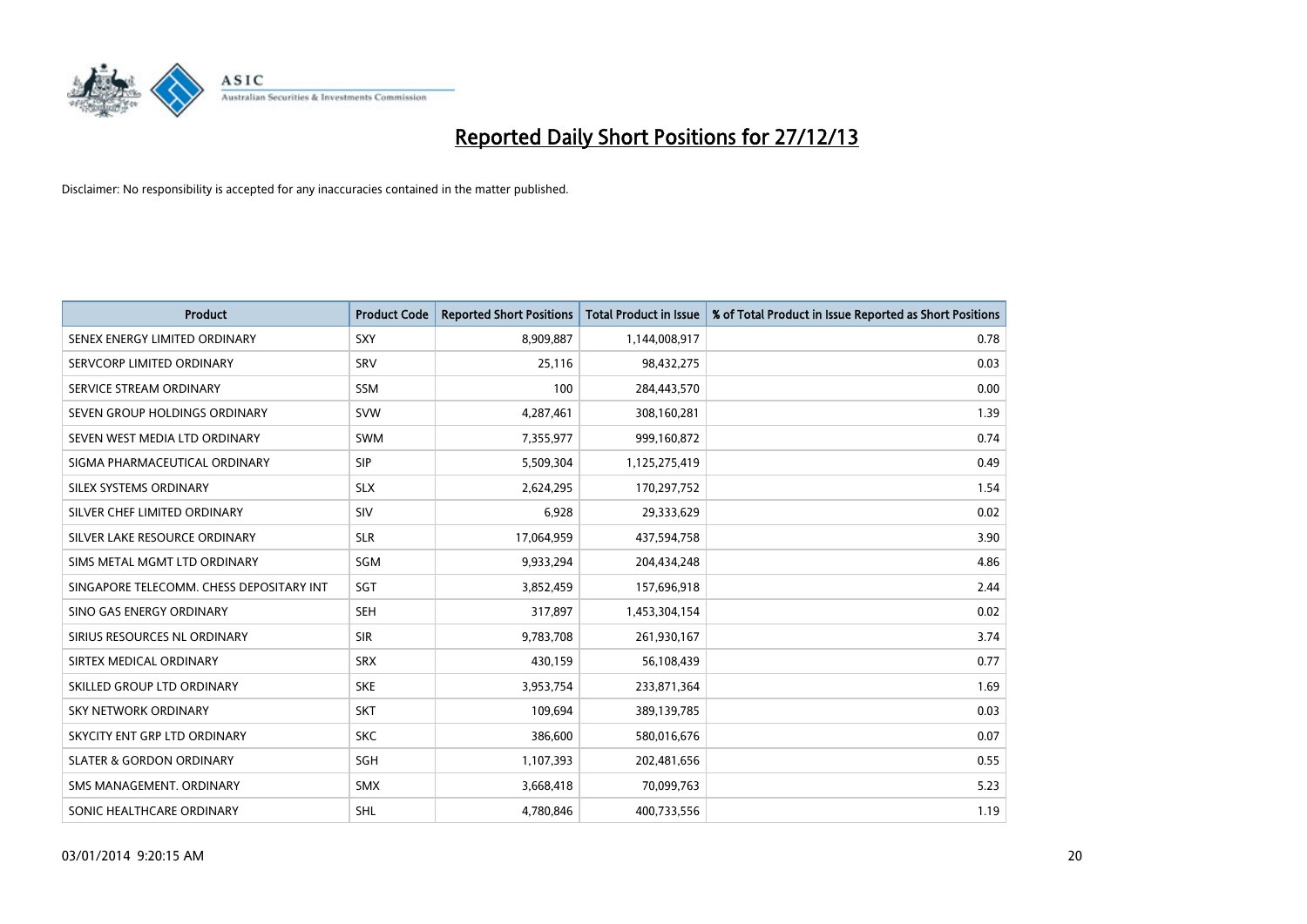

| <b>Product</b>                           | <b>Product Code</b> | <b>Reported Short Positions</b> | <b>Total Product in Issue</b> | % of Total Product in Issue Reported as Short Positions |
|------------------------------------------|---------------------|---------------------------------|-------------------------------|---------------------------------------------------------|
| SOUL PATTINSON (W.H) ORDINARY            | SOL                 | 84,238                          | 239,395,320                   | 0.04                                                    |
| SOUTH BOULDER MINES ORDINARY             | <b>STB</b>          |                                 | 128,177,826                   | 0.00                                                    |
| SP AUSNET STAPLED SECURITIES             | <b>SPN</b>          | 62,468,741                      | 3,386,607,080                 | 1.84                                                    |
| SPARK INFRASTRUCTURE STAPLED NOTE & UNIT | SKI                 | 48,807,232                      | 1,326,734,264                 | 3.68                                                    |
| SPDR 200 FUND ETF UNITS                  | <b>STW</b>          | 12,408                          | 44,878,688                    | 0.03                                                    |
| SPECIALTY FASHION ORDINARY               | <b>SFH</b>          | 50,001                          | 192,236,121                   | 0.03                                                    |
| ST BARBARA LIMITED ORDINARY              | <b>SBM</b>          | 19,931,297                      | 488,074,077                   | 4.08                                                    |
| STARPHARMA HOLDINGS ORDINARY             | SPL                 | 14,650,243                      | 284,574,948                   | 5.15                                                    |
| STEADFAST GROUP LTD ORDINARY             | <b>SDF</b>          | 1,093,226                       | 500,971,408                   | 0.22                                                    |
| STHN CROSS MEDIA ORDINARY                | <b>SXL</b>          | 2,619,322                       | 705,099,800                   | 0.37                                                    |
| STOCKLAND UNITS/ORD STAPLED              | SGP                 | 9,482,075                       | 2,305,750,747                 | 0.41                                                    |
| STRAITS RES LTD. ORDINARY                | SRQ                 | 31,522                          | 1,164,150,159                 | 0.00                                                    |
| STRIKE ENERGY LTD ORDINARY               | <b>STX</b>          | 5,000                           | 706,519,664                   | 0.00                                                    |
| <b>STW COMMUNICATIONS ORDINARY</b>       | SGN                 | 618,960                         | 403,828,512                   | 0.15                                                    |
| SUNCORP GROUP LTD ORDINARY               | <b>SUN</b>          | 4,480,374                       | 1,286,600,980                 | 0.35                                                    |
| SUNDANCE ENERGY ORDINARY                 | <b>SEA</b>          | 589,868                         | 463,173,668                   | 0.13                                                    |
| SUNDANCE RESOURCES ORDINARY              | SDL                 | 139,279,158                     | 3,073,110,985                 | 4.53                                                    |
| SUNLAND GROUP LTD ORDINARY               | <b>SDG</b>          | 63,702                          | 181,710,087                   | 0.04                                                    |
| SUPER RET REP LTD ORDINARY               | SUL                 | 1,046,201                       | 196,731,620                   | 0.53                                                    |
| SYD AIRPORT STAPLED US PROHIBIT.         | SYD                 | 29,374,736                      | 2,194,322,759                 | 1.34                                                    |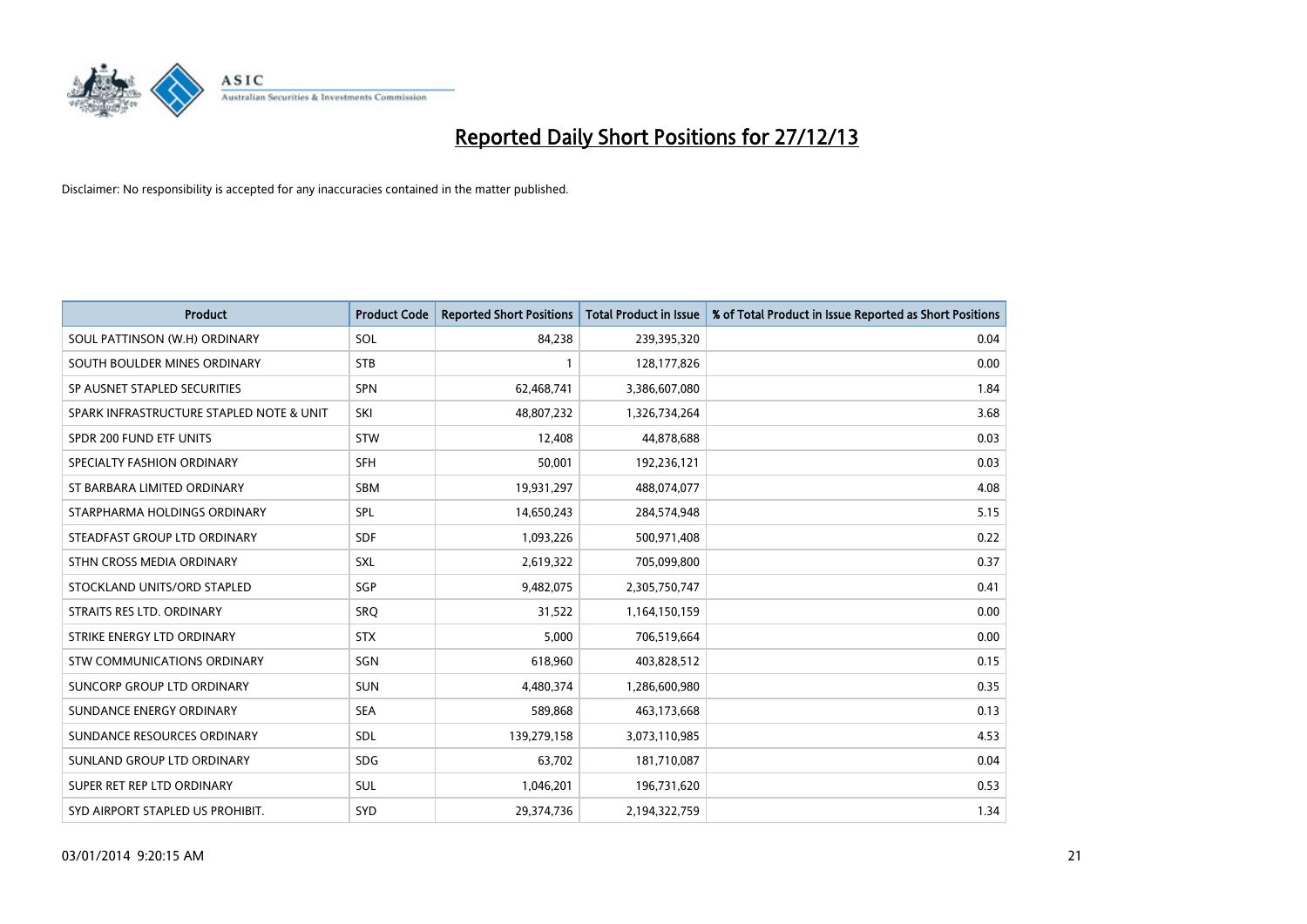

| <b>Product</b>                       | <b>Product Code</b> | <b>Reported Short Positions</b> | <b>Total Product in Issue</b> | % of Total Product in Issue Reported as Short Positions |
|--------------------------------------|---------------------|---------------------------------|-------------------------------|---------------------------------------------------------|
| SYRAH RESOURCES ORDINARY             | <b>SYR</b>          | 2,419,534                       | 162,335,614                   | 1.49                                                    |
| <b>TABCORP HOLDINGS LTD ORDINARY</b> | <b>TAH</b>          | 20,900,258                      | 754,274,706                   | 2.77                                                    |
| TANAMI GOLD NL ORDINARY              | <b>TAM</b>          | 678,878                         | 587,548,523                   | 0.12                                                    |
| TAP OIL LIMITED ORDINARY             | <b>TAP</b>          | 143,813                         | 241,608,606                   | 0.06                                                    |
| TASSAL GROUP LIMITED ORDINARY        | <b>TGR</b>          | 33,874                          | 146,507,029                   | 0.02                                                    |
| <b>TATTS GROUP LTD ORDINARY</b>      | <b>TTS</b>          | 13,315,437                      | 1,417,117,821                 | 0.94                                                    |
| TECHNOLOGY ONE ORDINARY              | <b>TNE</b>          | 5,055                           | 307,551,455                   | 0.00                                                    |
| TELECOM CORPORATION ORDINARY         | <b>TEL</b>          | 8,273,678                       | 1,824,150,788                 | 0.45                                                    |
| TELSTRA CORPORATION, ORDINARY        | <b>TLS</b>          | 24,162,804                      | 12,443,074,357                | 0.19                                                    |
| TEN NETWORK HOLDINGS ORDINARY        | <b>TEN</b>          | 152,524,439                     | 2,586,970,845                 | 5.90                                                    |
| TERANGA GOLD CORP CDI 1:1            | <b>TGZ</b>          | 3,819                           | 171,110,480                   | 0.00                                                    |
| TFS CORPORATION LTD ORDINARY         | <b>TFC</b>          | 115,381                         | 282,157,408                   | 0.04                                                    |
| THE REJECT SHOP ORDINARY             | <b>TRS</b>          | 1,786,116                       | 28,826,248                    | 6.20                                                    |
| THORN GROUP LIMITED ORDINARY         | <b>TGA</b>          | 9,471                           | 148,897,155                   | 0.01                                                    |
| <b>TIGER RESOURCES ORDINARY</b>      | TGS                 | 1,607,009                       | 802,710,269                   | 0.20                                                    |
| TITAN ENERGY SERVICE ORDINARY        | <b>TTN</b>          | 1,474                           | 48,866,894                    | 0.00                                                    |
| TOLL HOLDINGS LTD ORDINARY           | <b>TOL</b>          | 29,093,085                      | 717,133,875                   | 4.06                                                    |
| TORO ENERGY LIMITED ORDINARY         | <b>TOE</b>          | 139,845                         | 1,489,883,453                 | 0.01                                                    |
| TOX FREE SOLUTIONS ORDINARY          | <b>TOX</b>          | 2,034,443                       | 133,242,359                   | 1.53                                                    |
| TPG TELECOM LIMITED ORDINARY         | <b>TPM</b>          | 1,692,736                       | 793,808,141                   | 0.21                                                    |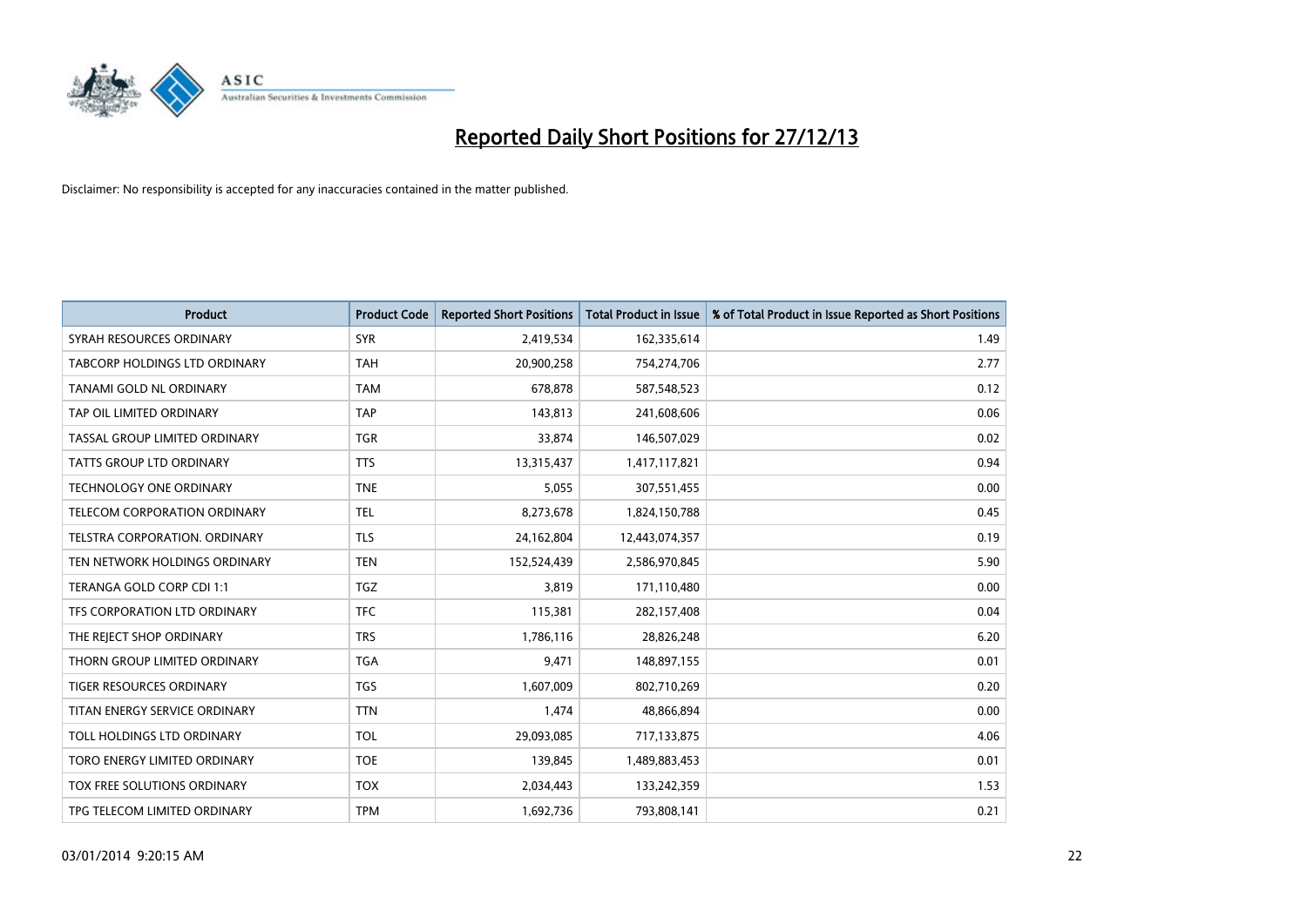

| Product                               | <b>Product Code</b> | <b>Reported Short Positions</b> | <b>Total Product in Issue</b> | % of Total Product in Issue Reported as Short Positions |
|---------------------------------------|---------------------|---------------------------------|-------------------------------|---------------------------------------------------------|
| <b>TRADE ME GROUP ORDINARY</b>        | <b>TME</b>          | 857,309                         | 396,261,129                   | 0.22                                                    |
| TRANSFIELD SERVICES ORDINARY          | <b>TSE</b>          | 37,335,931                      | 512,457,716                   | 7.29                                                    |
| TRANSPACIFIC INDUST, ORDINARY         | <b>TPI</b>          | 24,356,895                      | 1,578,563,490                 | 1.54                                                    |
| TRANSURBAN GROUP TRIPLE STAPLED SEC.  | <b>TCL</b>          | 1,652,340                       | 1,486,013,648                 | 0.11                                                    |
| <b>TREASURY GROUP ORDINARY</b>        | <b>TRG</b>          | 18,128                          | 23,070,755                    | 0.08                                                    |
| TREASURY WINE ESTATE ORDINARY         | <b>TWE</b>          | 32,632,639                      | 647,227,144                   | 5.04                                                    |
| TROY RESOURCES LTD ORDINARY           | <b>TRY</b>          | 272,448                         | 168,486,562                   | 0.16                                                    |
| TWENTY-FIRST FOX INC A NON-VOTING CDI | <b>FOXLV</b>        | 929,864                         | 8,513,648                     | 10.92                                                   |
| TWENTY-FIRST FOX INC B VOTING CDI     | <b>FOX</b>          | 950,551                         | 212,815,026                   | 0.45                                                    |
| UGL LIMITED ORDINARY                  | UGL                 | 24,192,113                      | 166,511,240                   | 14.53                                                   |
| UXC LIMITED ORDINARY                  | <b>UXC</b>          | 1,166,549                       | 320,551,687                   | 0.36                                                    |
| <b>VEDA GROUP LTD ORDINARY</b>        | <b>VED</b>          | 178,673                         | 842,055,406                   | 0.02                                                    |
| <b>VENTURE MINERALS ORDINARY</b>      | <b>VMS</b>          | 193,000                         | 287,320,170                   | 0.07                                                    |
| <b>VILLAGE ROADSHOW LTD ORDINARY</b>  | <b>VRL</b>          | 640,922                         | 159,493,510                   | 0.40                                                    |
| VIRGIN AUS HLDG LTD ORDINARY          | <b>VAH</b>          | 119,729,651                     | 3,514,807,839                 | 3.41                                                    |
| <b>VIRTUS HEALTH LTD ORDINARY</b>     | <b>VRT</b>          | 1,650,524                       | 79,536,601                    | 2.08                                                    |
| VISION EYE INSTITUTE ORDINARY         | <b>VEI</b>          | 1,996,110                       | 160,759,740                   | 1.24                                                    |
| <b>VOCATION LTD ORDINARY</b>          | <b>VET</b>          | 9,135,854                       | 200,000,000                   | 4.57                                                    |
| <b>VOCUS COMMS LTD ORDINARY</b>       | <b>VOC</b>          | 188,512                         | 80,779,125                    | 0.23                                                    |
| WARRNAMBOOL CHEESE ORDINARY           | <b>WCB</b>          | 39,999                          | 55,969,511                    | 0.07                                                    |